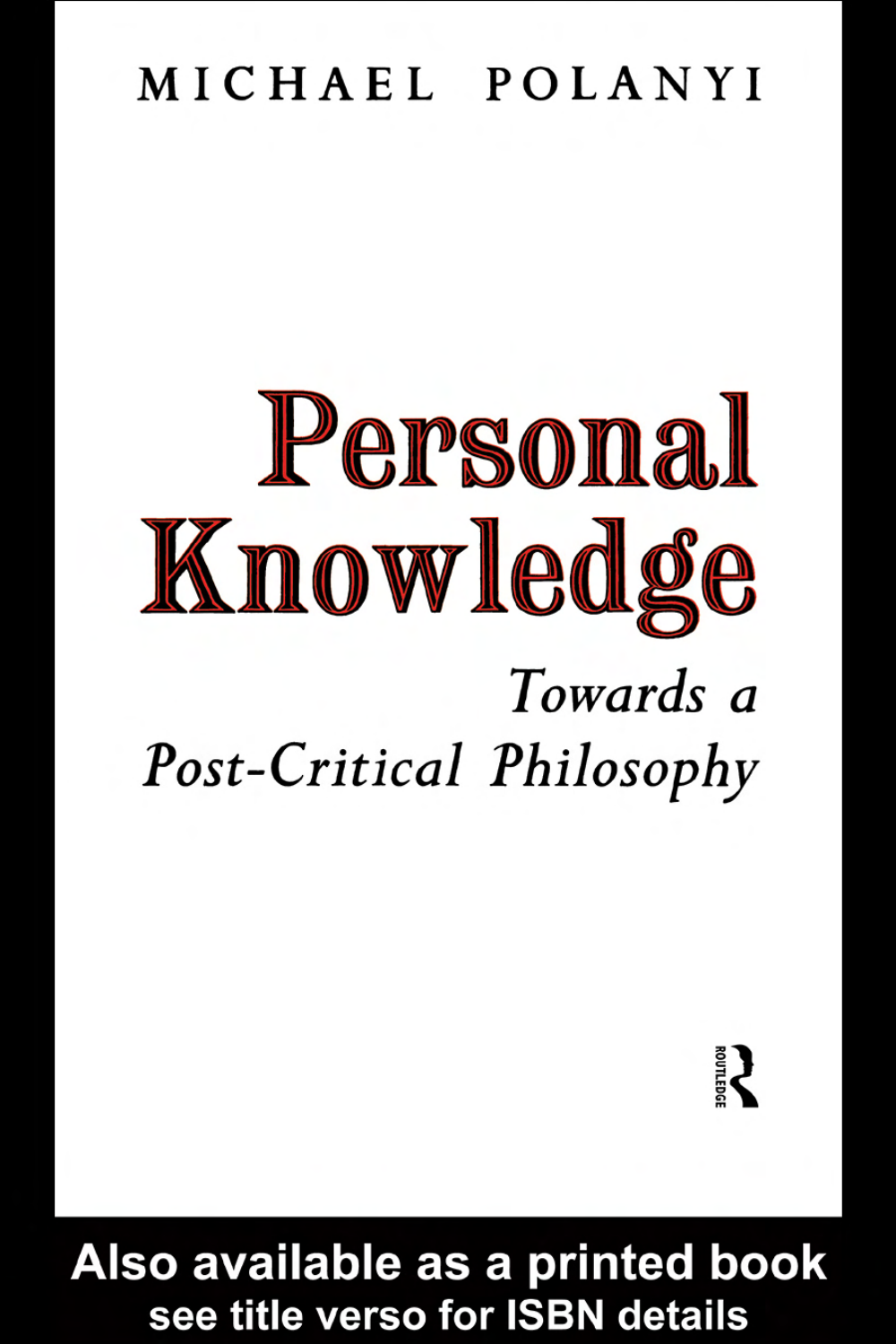### PERSONAL KNOWLEDGE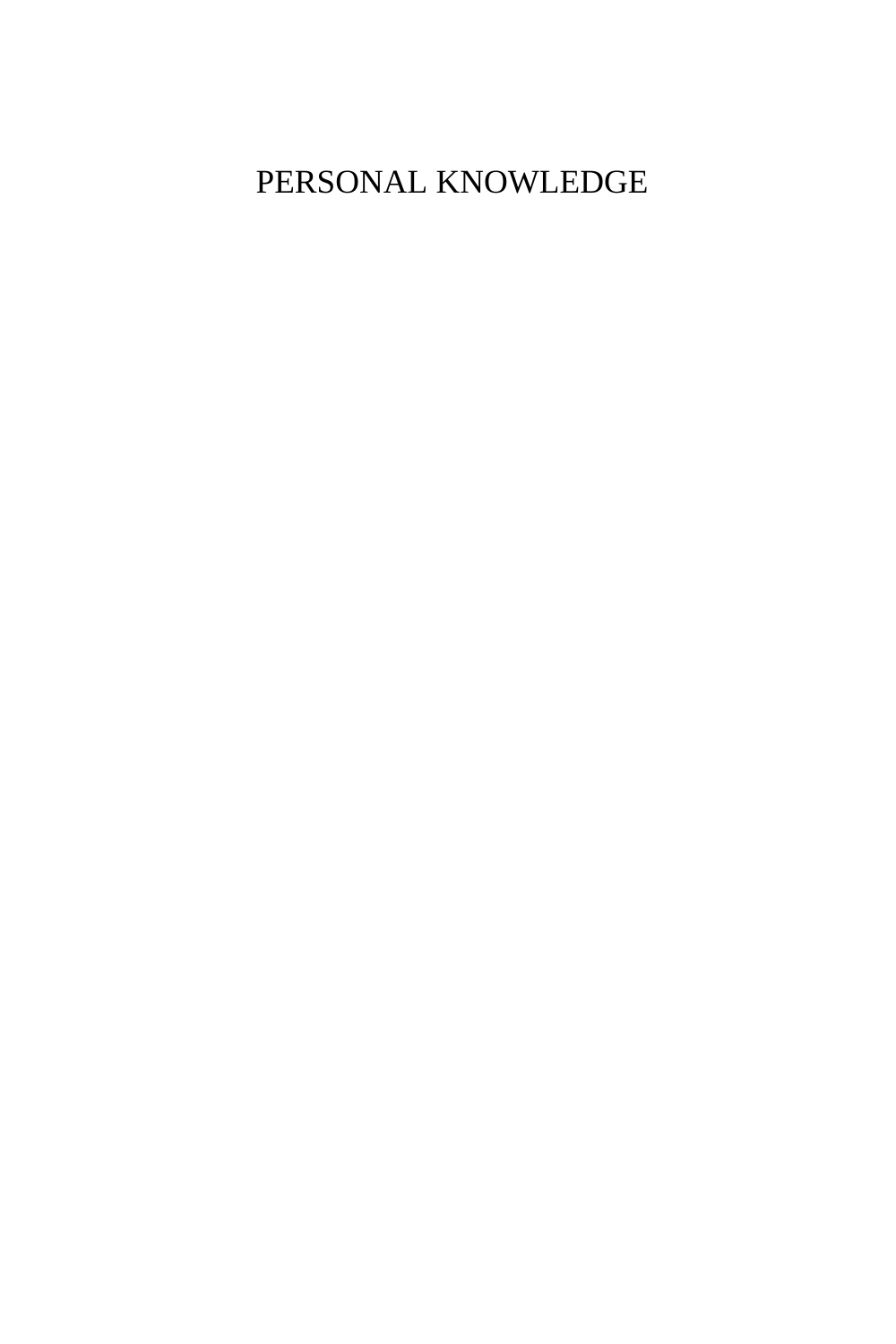# PERSONAL KNOWLEDGE

### Towards a Post-Critical Philosophy

by

### *MICHAEL POLANYI*



London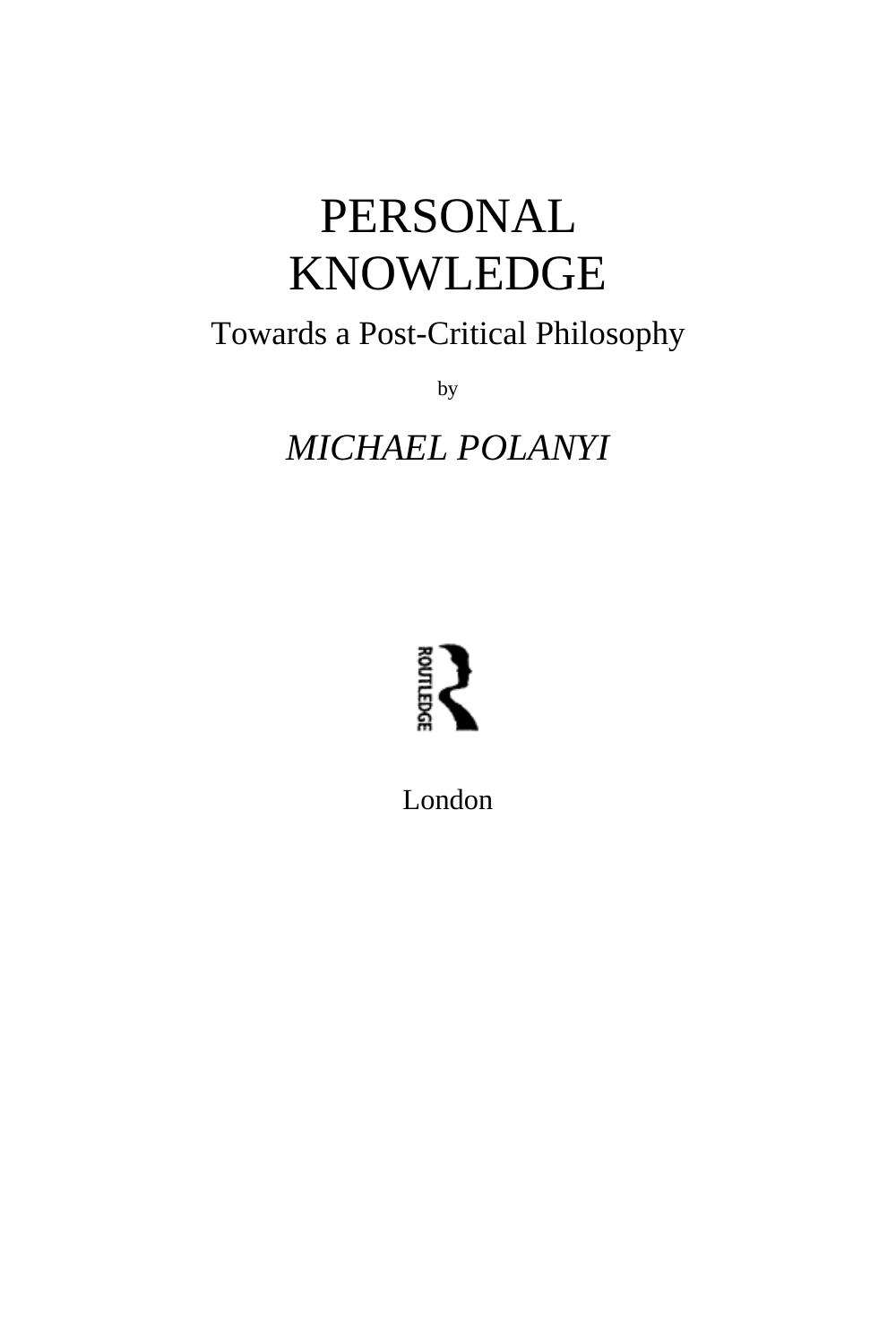#### First published 1958 corrected edition 1962 by Routledge & Kegan Paul Ltd

© 1958, 1962 Michael Polanyi

Routledge is an imprint of the Taylor & Francis Group This edition published in the Taylor & Francis e-Library, 2005.

"To purchase your own copy of this or any of Taylor & Francis or Routledge's collection of thousands of eBooks please go to www.eBookstore.tandf.co.uk."

All rights reserved. No part of this book may be reprinted or reproduced or utilized in any form or by any electronic, mechanical, or other means, now known or hereafter invented, including photocopying and recording, or in any information storage or retrieval system, without permission in writing from the publishers.

*British Library Cataloguing in Publication Data* A catalogue record for this book is available from the British Library.

ISBN 0-203-44215-6 Master e-book ISBN

### ISBN 0-203-75039-X (Adobe e-Reader Format) ISBN 0-415-15149-X (Print Edition)

### *To* SIR THOMAS AND LADY TAYLOR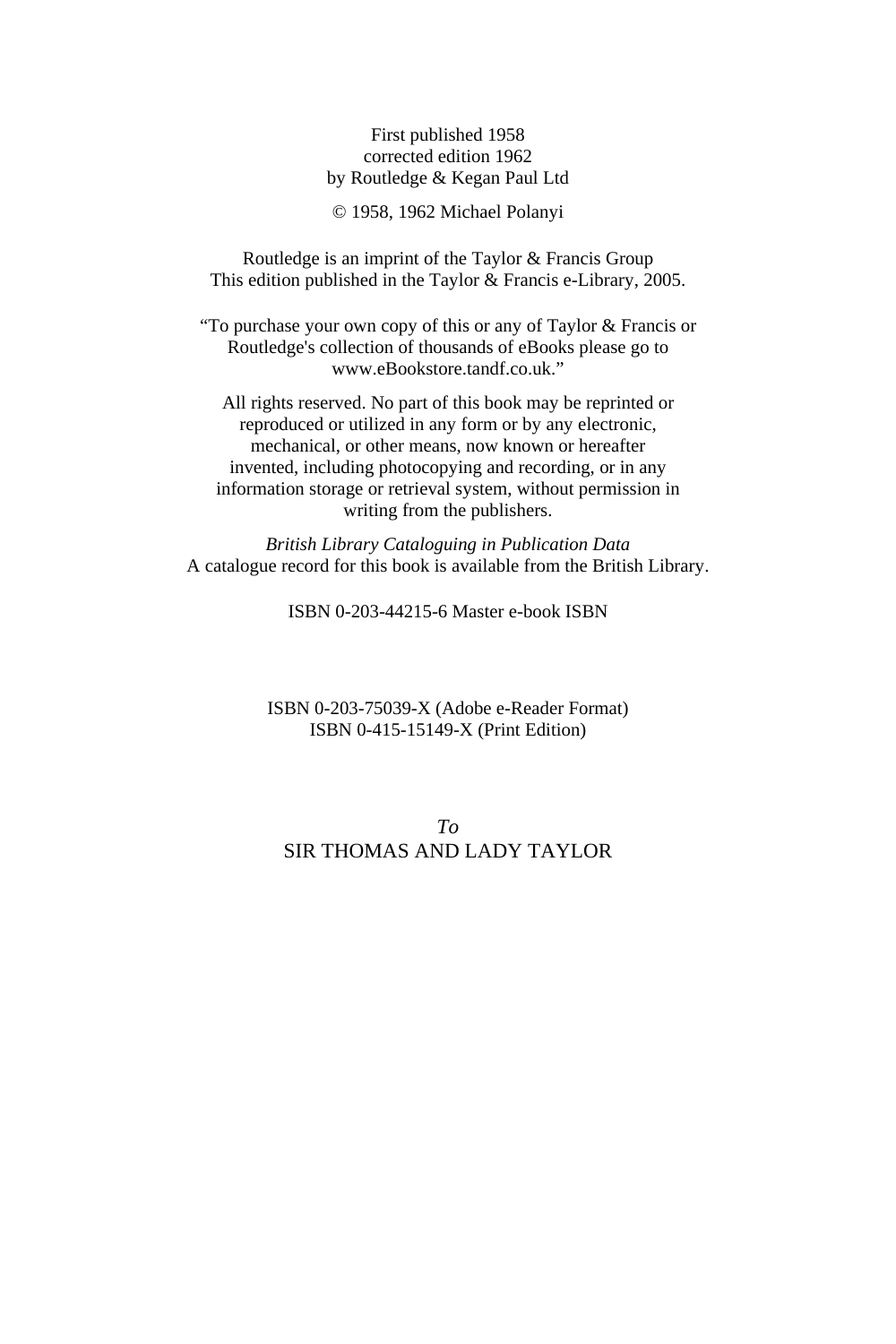## PREFACE

<span id="page-4-0"></span>THIS is primarily an enquiry into the nature and justification of scientific knowledge. But my reconsideration of scientific knowledge leads on to a wide range of questions outside science. I start by rejecting the ideal of scientific detachment. In the exact sciences, this false ideal is perhaps harmless, for it is in fact disregarded there by scientists. But we shall see that it exercises a destructive influence in biology, psychology and sociology, and falsifies our whole outlook far beyond the domain of science. I want to establish an alternative ideal of knowledge, quite generally.

Hence the wide scope of this book and hence also the coining of the new term I have used for my title: Personal Knowledge. The two words may seem to contradict each other: for true knowledge is deemed impersonal, universally established, objective. But the seeming contradiction is resolved by modifying the conception of knowing.

I have used the findings of Gestalt psychology as my first clues to this conceptual reform. Scientists have run away from the philosophic implications of gestalt; I want to countenance them uncompromisingly. I regard knowing as an active comprehension of the things known, an action that requires skill. Skilful knowing and doing is performed by subordinating a set of particulars, as clues or tools, to the shaping of a skilful achievement, whether practical or theoretical. We may then be said to become Subsidiarily aware' of these particulars within our 'focal awareness' of the coherent entity that we achieve. Clues and tools are things used as such and not observed in themselves. They are made to function as extensions of our bodily equipment and this involves a certain change of our own being. Acts of comprehension are to this extent irreversible, and also non-critical. For we cannot possess any fixed framework within which the re-shaping of our hitherto fixed framework could be critically tested.

Such is the *personal participation* of the knower in all acts of understanding. But this does not make our understanding *subjective*. Comprehension is neither an arbitrary act nor a passive experience, but a responsible act claiming universal validity. Such knowing is indeed *objective* in the sense of establishing contact with a hidden reality; a contact that is defined as the condition for anticipating an indeterminate range of yet unknown (and perhaps yet inconceivable) true implications. It seems reasonable to describe this fusion of the personal and the objective as Personal Knowledge.

Personal knowledge is an intellectual commitment, and as such inherently hazardous. Only affirmations that could be false can be said to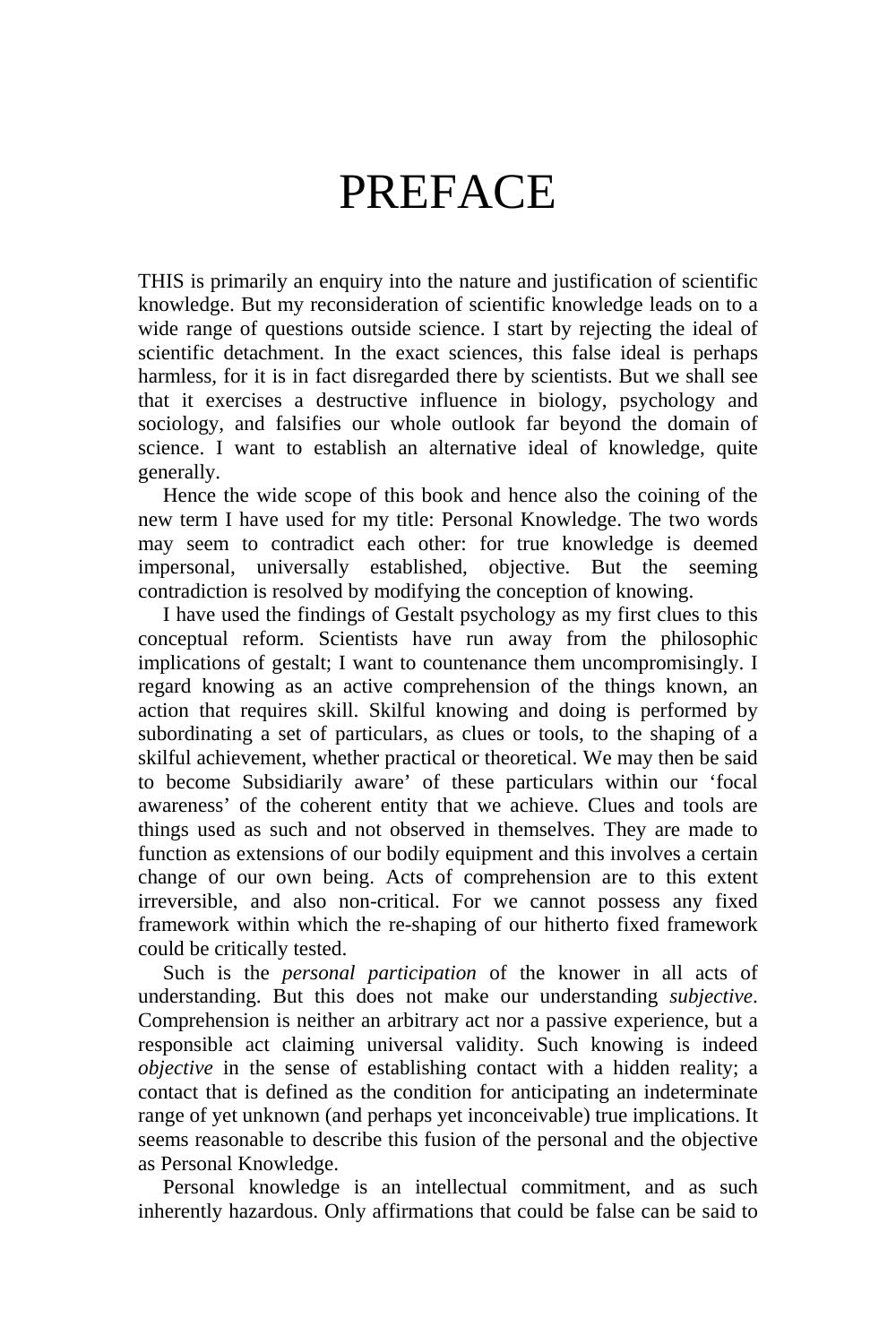convey objective knowledge of this kind. All affirmations published in this book are my own personal commitments; they claim this, and no more than this, for themselves.

Throughout this book I have tried to make this situation apparent. I have shown that into every act of knowing there enters a passionate contribution of the person knowing what is being known, and that this coefficient is no mere imperfection but a vital component of his knowledge. And around this central fact I have tried to construct a system of correlative beliefs which I can sincerely hold, and to which I can see no acceptable alternatives. But ultimately, it is my own allegiance that upholds these convictions, and it is on such warrant alone that they can lay claim to the reader's attention.

*Manchester* M.P. *August 1957*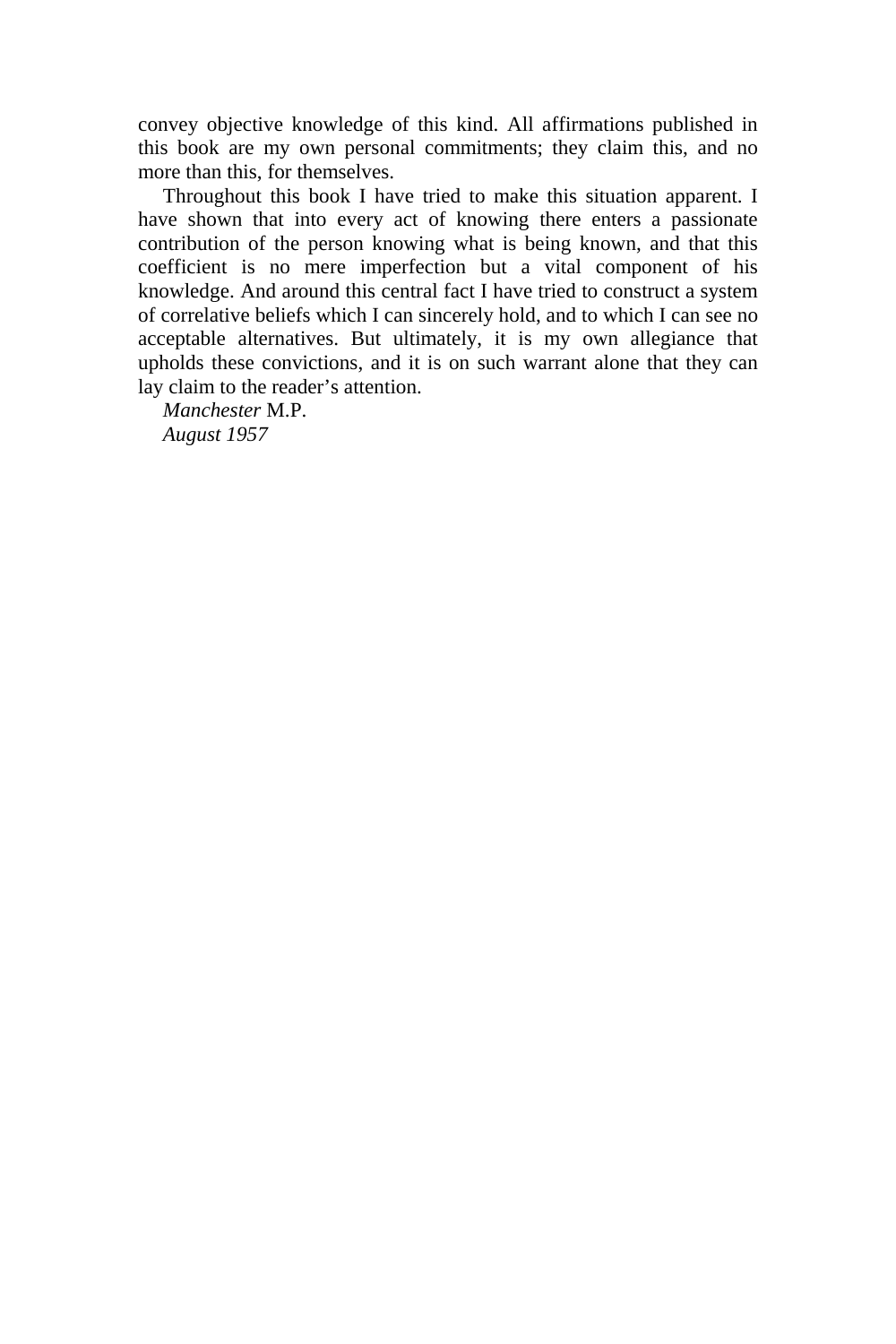# <span id="page-6-0"></span>ACKNOWLEDGMEN TS

THIS book is based on my Gifford Lectures 1951–2, delivered in the University of Aberdeen. I wish to thank the University for this opportunity to develop my thoughts. Since subsequent work has not essentially changed my views, large parts of the lectures could be retained unchanged; other parts have been reconsidered, some cut out and others amplified.

Manchester University has made it possible for me to accept the invitation of Aberdeen and to spend nine years almost exclusively on the preparation of this book. The generosity of Senate and Council in allowing me to exchange my Chair of Physical Chemistry for a Professorial appointment without lecturing duties, has placed me deeply in their debt. I want to thank particularly Sir John S.B.Stopford, then Vice-Chancellor, and Lord Simon of Wythenshawe, then Chairman of the Council.

Many of my colleagues at the University have helped me in my enquiries; I have never ceased to admire their patience. May I thank them here once more. I recall also with gratitude the weeks spent on two occasions with the Committee on Social Thought in Chicago, where I lectured on these subjects.

This work owes much to Dr. Marjorie Grene. The moment we first talked about it in Chicago in 1950 she seemed to have guessed my whole purpose, and ever since she has never ceased to help its pursuit. Setting aside her own work as a philosopher, she has devoted herself for years to the service of the present enquiry. Our discussions have catalysed its progress at every stage and there is hardly a page that has not benefited from her criticism. She has a share in anything that I may have achieved here. Dr. J.H.Oldham, Mr. Irving Kristol, Miss Elizabeth Sewell and Professor Edward Shils have read the whole manuscript; Mr. W.Haas, Dr. W.Mays, Professor M.S.Bartlett and Dr. C.Lejewski have read parts of it. They have all suggested improvements, for which I thank them. Miss Olive Davies has carried the burden of secretarial work connected with this book for ten years. Her skill and hard work have given me invaluable assistance. Expenses of books, travel and assistance in the service of this enquiry were covered by grants received from the Rockefeller Foundation, the Volker Fund and the Congress for Cultural Freedom.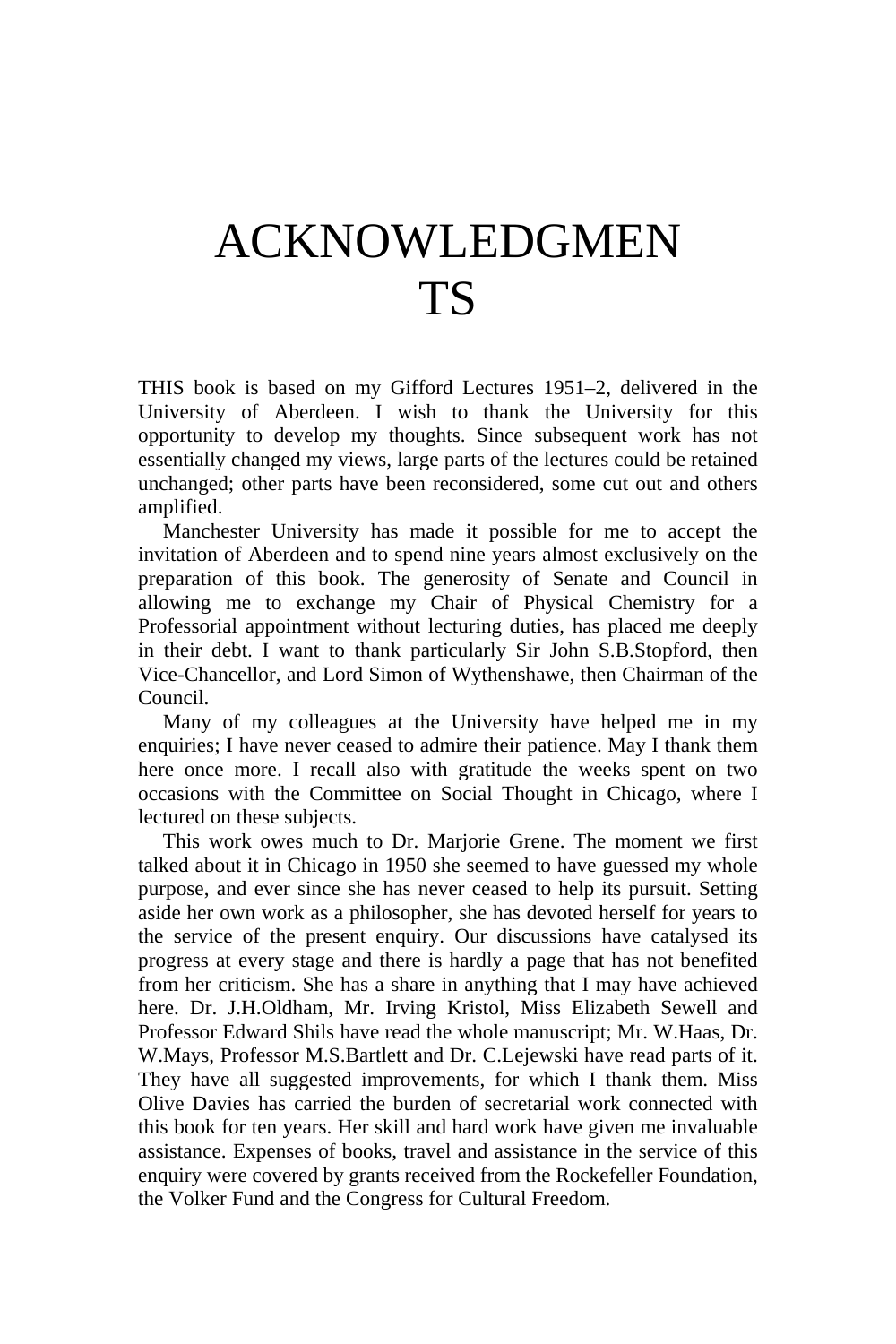Finally, I want to express my admiration for a person who unhesitatingly shared with me the risks of this unusual enterprise and sustained year after year the stresses radiating from me as the centre of this unaccustomed activity; I mean my wife.

I have published the following papers in the period of 1952–8 on the subject of this book. The corresponding pages of the book are given in brackets.

- 'The Hypothesis of Cybernetics', *The British Journal for the Philosophy of Science,* **2,** (1951–2). (Chapter 8, pp. 261–3.)
- 'Stability of Beliefs', *The British Journal for the Philosophy of Science,* November, 1952. (Chapter 9, pp. 286–94.)
- 'Skills and Connoisseurship', *Atti del Congresso di Metodologia,* Torino, December 17–20th, 1952. (Chapter 4, pp. 49–57.)
- 'On the Introduction of Science into Moral Subjects', *The Cambridge Journal,* No. 4, January, 1954. (Survey of one aspect of the argument.)
- 'Words, Conceptions and Science', *The Twentieth Century,* September, 1955. (Chapter 5, passim.)
- 'From Copernicus to Einstein', *Encounter,* September, 1955. (Chapter 1, pp. 3–18.)
- 'Pure and Applied Science and their appropriate forms of Organization', *Dialectica,* **10,** No. 3, 1956. (Chapter 6, pp. 174–84.)
- 'Passion and Controversy in Science', *The Lancet,* June 16th, 1956. (Chapter 6, pp. 134–60.)
- 'The Magic of Marxism', *Encounter,* December, 1956. (Chapter 7, pp. 226–48.)
- 'Scientific Outlook: its Sickness and Cure', *Science,* **125,** March 15th, 1957. (A brief survey of the main argument.)
- 'Beauty, Elegance and Reality in Science', *Symposium on Observation and Interpretation,* Bristol, April 1st, 1957. (Survey of Chapters 5 and 6.)
- 'Problem Solving', *The British Journal for the Philosophy of Science,* August, 1957. (Chapter 5, pp. 120–31.)
- 'On Biassed Coins and Related Problems', *Zs. f*. *Phys. Chem.,* 1958. (Chapter 3, pp. 37–40; Chapter 13, pp. 390–402.)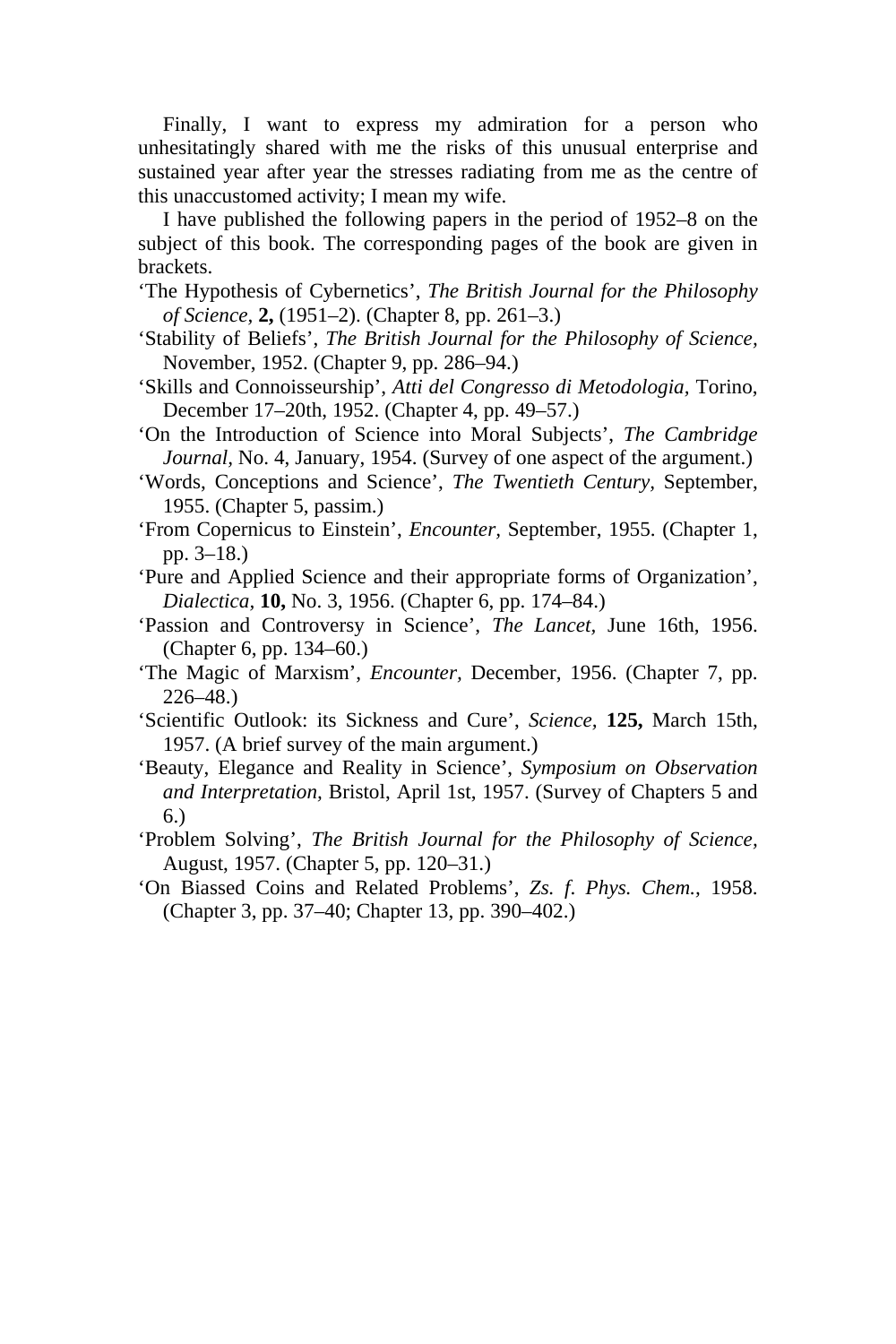# **CONTENTS**

PAGE

|                    | <b>PREFACE</b>                          | iv             |
|--------------------|-----------------------------------------|----------------|
|                    | <b>ACKNOWLEDGMENTS</b>                  | Vi             |
| <b>PART ONE:</b>   | THE ART OF KNOWING                      | $\mathbf{1}$   |
|                    | <b>CHAPTER</b>                          |                |
| 1.                 | <b>OBJECTIVITY</b>                      | $\overline{2}$ |
| 2.                 | <b>PROBABILITY</b>                      | 18             |
| 3.                 | <b>ORDER</b>                            | 34             |
| 4.                 | <b>SKILLS</b>                           | 51             |
| <b>PART TWO:</b>   | THE TACIT COMPONENT                     | 69             |
| 5.                 | <b>ARTICULATION</b>                     | 70             |
| 6.                 | <b>INTELLECTUAL PASSIONS</b>            | 140            |
| 7.                 | <b>CONVIVIALITY</b>                     | 216            |
| <b>PART THREE:</b> | THE JUSTIFICATION OF PERSONAL KNOWLEDGE | 261            |
| 8.                 | THE LOGIC OF AFFIRMATION                | 262            |
| 9.                 | THE CRITIQUE OF DOUBT                   | 283            |
| 10.                | <b>COMMITMENT</b>                       | 315            |
| <b>PART FOUR:</b>  | <b>KNOWING AND BEING</b>                | 343            |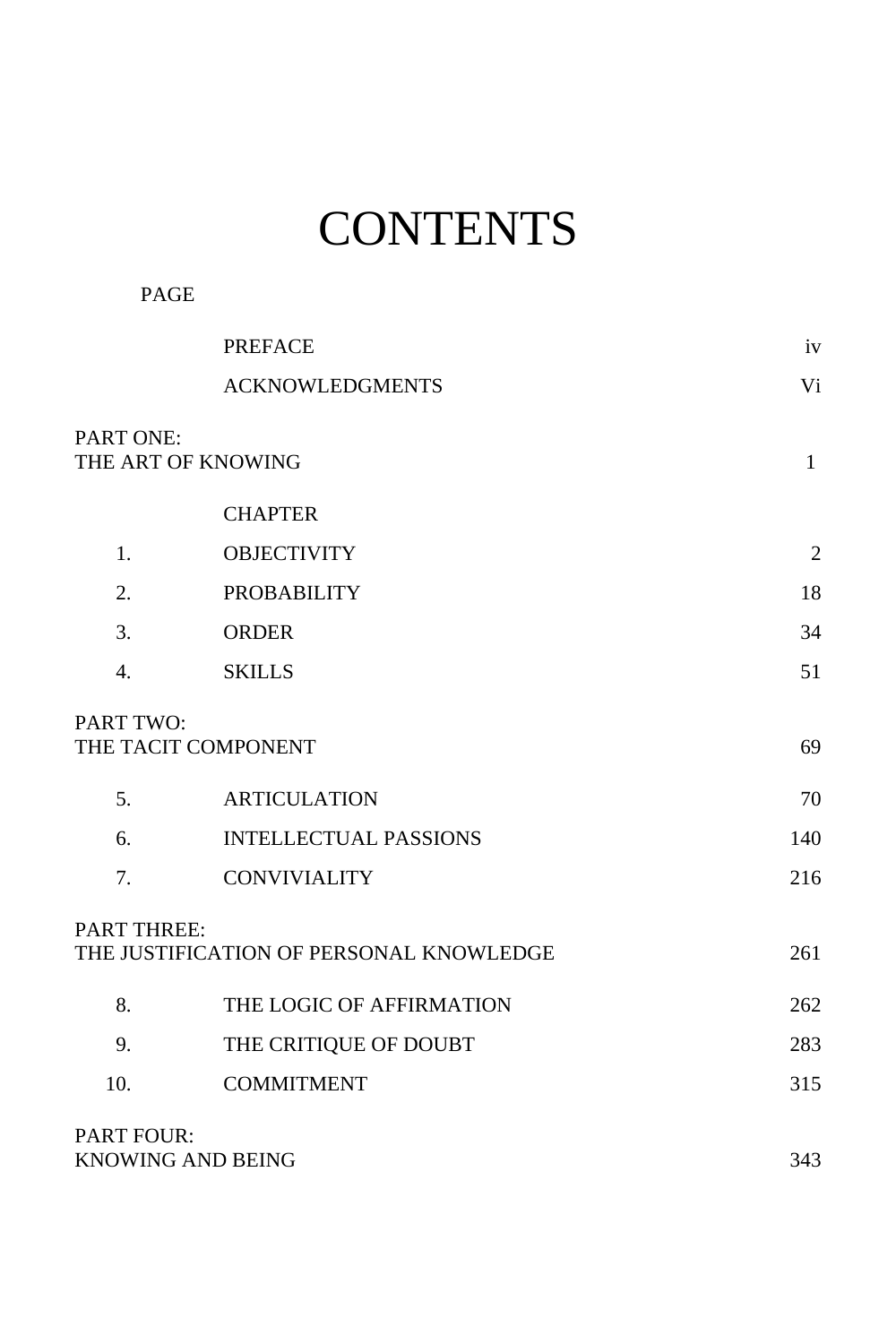| 11. | THE LOGIC OF ACHIEVEMENT | 344 |
|-----|--------------------------|-----|
| 12. | <b>KNOWING LIFE</b>      | 365 |
| 13. | THE RISE OF MAN          | 403 |
|     | <b>INDEX</b>             | 429 |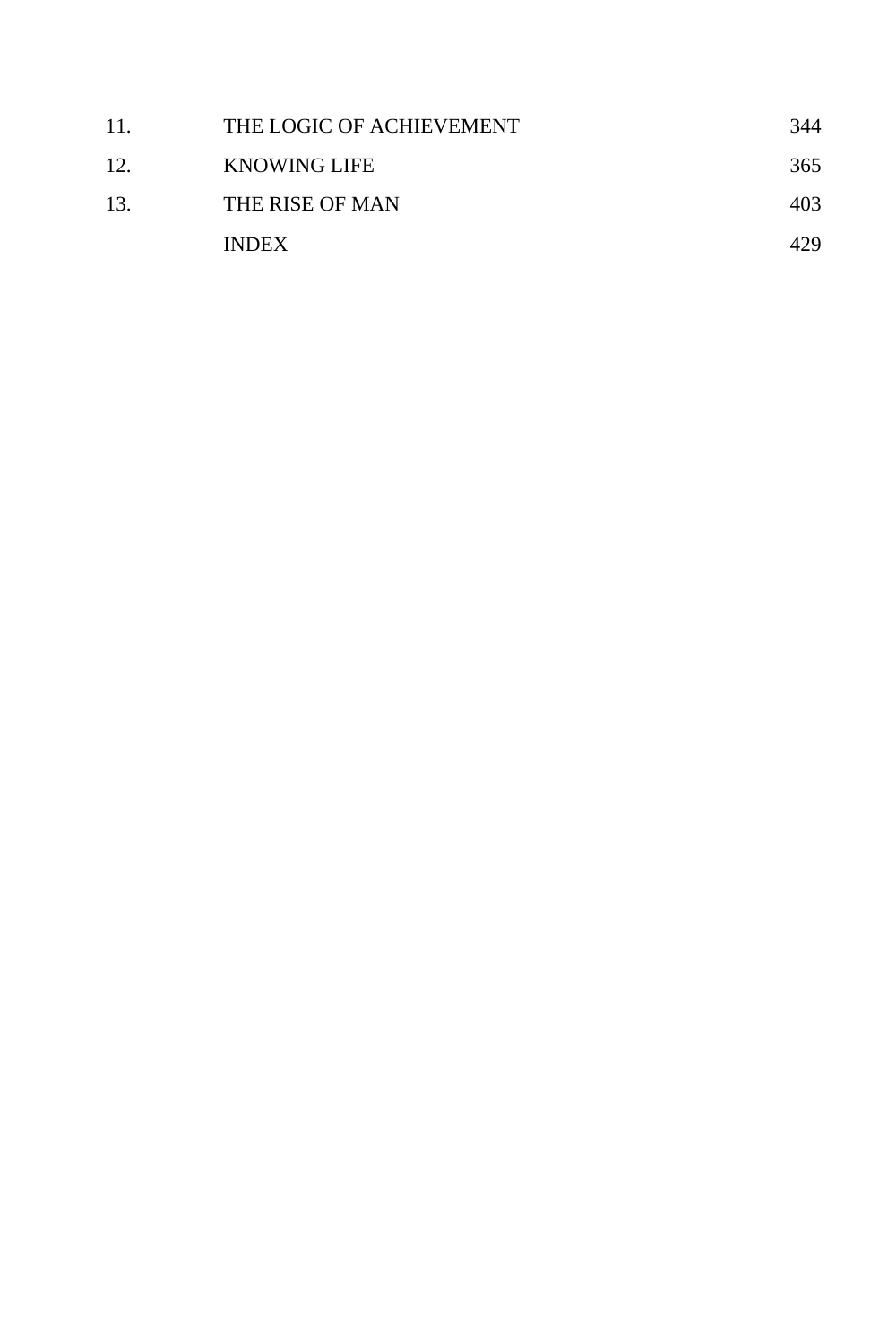# <span id="page-10-0"></span>PART ONE THE ART OF KNOWING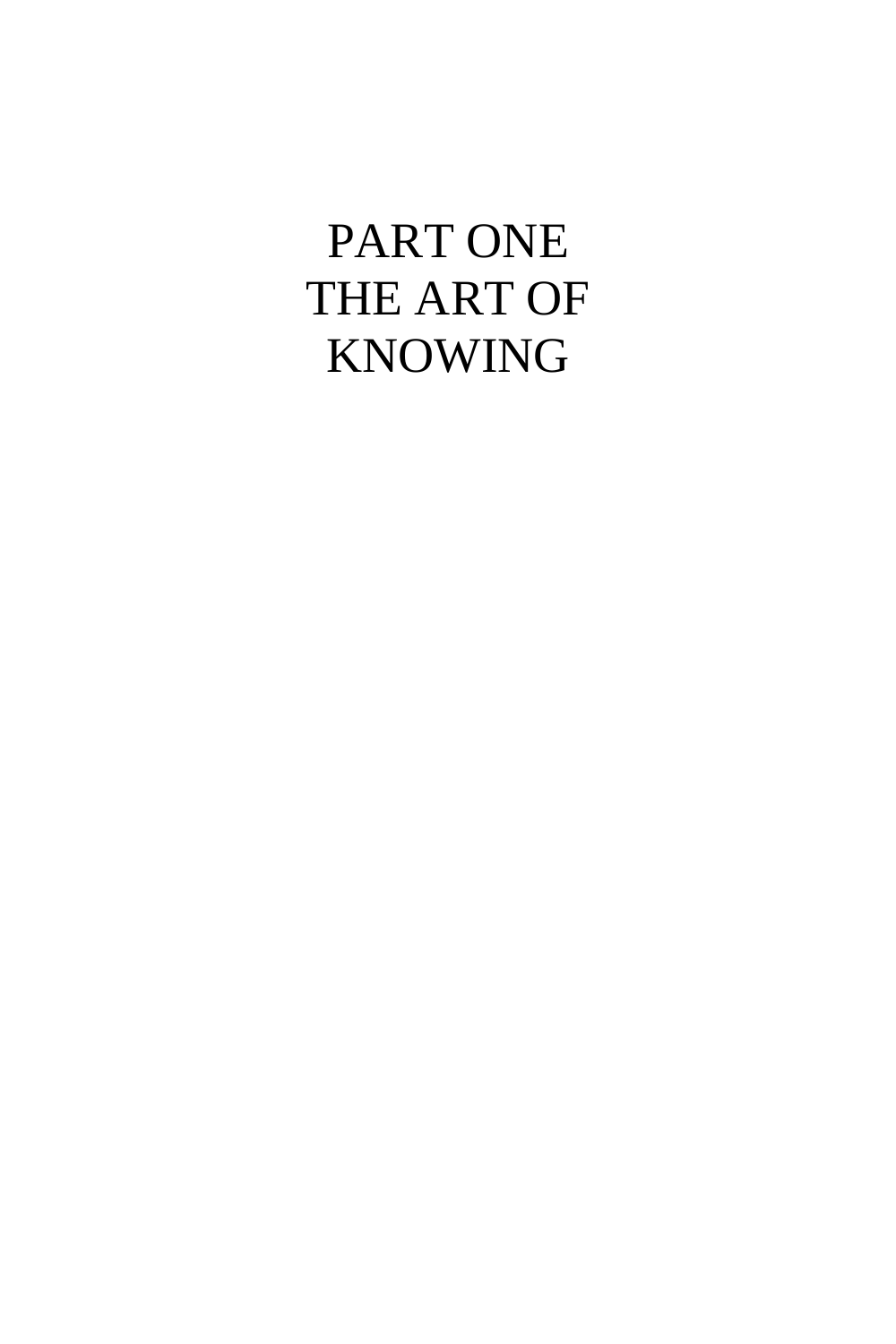### SKILLS

### 1. THE PRACTICE OF SKILLS

<span id="page-11-0"></span>THE exact sciences are a set of formulae which have a bearing on experience. We have seen that in accrediting this bearing, we must rely to varying degrees on our powers of personal knowing. I shall now try to elucidate the structure of such personal acts further, by analysing the forces engaged in them. Science is operated by the skill of the scientist and it is through the exercise of his skill that he shapes his scientific knowledge. We may grasp, therefore, the nature of the scientist's personal participation by examining the structure of skills.

I shall take as my clue for this investigation the well-known fact *that the aim of a skilful performance is achieved by the observance of a set of rules which are not known as such to the person following them*. For example, the decisive factor by which the swimmer keeps himself afloat is the manner by which he regulates his respiration; he keeps his buoyancy at an increased level by refraining from emptying his lungs when breathing out and by inflating them more than usual when breathing in: yet this is not generally known to swimmers. A well-known scientist, who in his youth had to support himself by giving swimming lessons, told me how puzzled he was when he tried to discover what made him swim; whatever he tried to do in the water, he always kept afloat.

Again, from my interrogations of physicists, engineers and bicycle manufacturers, I have come to the conclusion that the principle by which the cyclist keeps his balance is not generally known. The rule observed by the cyclist is this. When he starts falling to the right he turns the handlebars to the right, so that the course of the bicycle is deflected along a curve towards the right. This results in a centrifugal force pushing the cyclist to the left and offsets the gravitational force dragging him down to the right. This manœuvre presently throws the cyclist out of balance to the left, which he counteracts by turning the handlebars to the left; and so he continues to keep himself in balance by winding along a series of appropriate curvatures. A simple analysis shows that for a given angle of unbalance the curvature of each winding is inversely proportional to the square of the speed at which the cyclist is proceeding.

But does this tell us exactly how to ride a bicycle? No. You obviously cannot adjust the curvature of your bicycle's path in proportion to the ratio of your unbalance over the square of your speed; and if you could you would fall off the machine, for there are a number of other factors to be taken into account in practice which are left out in the formulation of this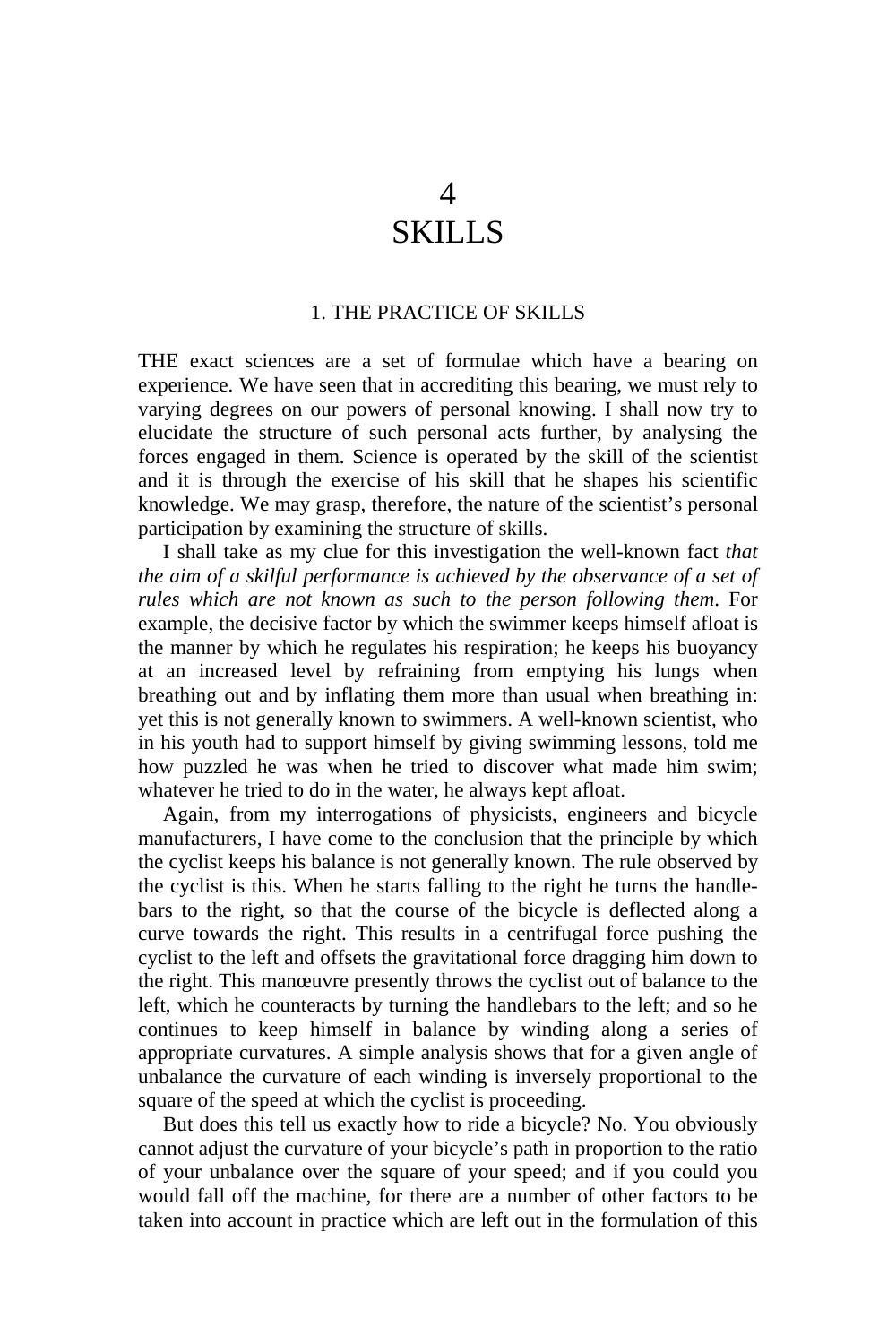rule. Rules of art can be useful, but they do not determine the practice of an art; they are maxims, which can serve as a guide to an art only if they can be integrated into the practical knowledge of the art. They cannot replace this knowledge.

### 2. DESTRUCTIVE ANALYSIS

The fact that skills cannot be fully accounted for in terms of their particulars may lead to serious difficulties in judging whether or not a skilful performance is genuine. The extensive controversy on the 'touch' of pianists may serve as an example. Musicians regard it as a glaringly obvious fact that the sounding of a note on the piano can be done in different ways, depending on the 'touch' of the pianist. To acquire the right touch is the endeavour of every learner, and the mature artist counts its possession among his chief accomplishments. A pianist's touch is prized alike by the public and by his pupils: it has a great value in money. Yet when the process of sounding a note on the piano is analysed, it appears difficult to account for the existence of 'touch'. When a key is depressed, a hammer is set in motion which hits a string. The hammer is pushed by the depressed key only for a short distance and is thereby flung into free motion, which is eventually stopped by the chord. Therefore, it is argued, the effect of the hammer on the chord is fully determined by the speed of the hammer in free motion at the moment when it hits the chord. As this speed varies, the note of the chord will sound more or less loudly. This may be accompanied by changes in colour, etc., owing to concurrent changes in the composition of overtones, but it should make no difference in what manner the hammer acquired any particular speed. Accordingly, there could be no difference as between tyro and virtuoso in the tone of the notes which they strike on a given piano; one of the most valued qualities of the pianist's performance would be utterly discredited. Such is indeed the conclusion you find in standard textbooks like Jeans' *Science and Music* (1937) and A.Wood's *Physics of Music* (1944). Yet this result relies erroneously on an incomplete analysis of the pianist's skill. This has been demonstrated (to my satisfaction) by J.Baron and J.Hollo, who called attention to the noise that the depression of a key makes when all chords are removed from a piano.<sup>1</sup> This noise can be varied while the speed imparted to the hammer remains unaltered. The noise mingles with the note sounded by the hammer on the chord and modifies its quality, and this seems to account in principle for the pianist's capacity to control the tone of the piano by the art of his touch.

<sup>1</sup> J.Baron and J.Hollo, *Zeitschr. fur Sinnesphysiologie,* **66** (1935), p. 23. A renewed presentation of this view has been recently prepared for publication in *Journ. Accoust. Soc., Amer,* by Dr. J.Baron. The manuscript, which I have seen, mentions that O.R. Ortmann (*Physical Basis of Piano Touch and Tone,* 1925) has to some extent anticipated the conclusions of Baron and Hollo.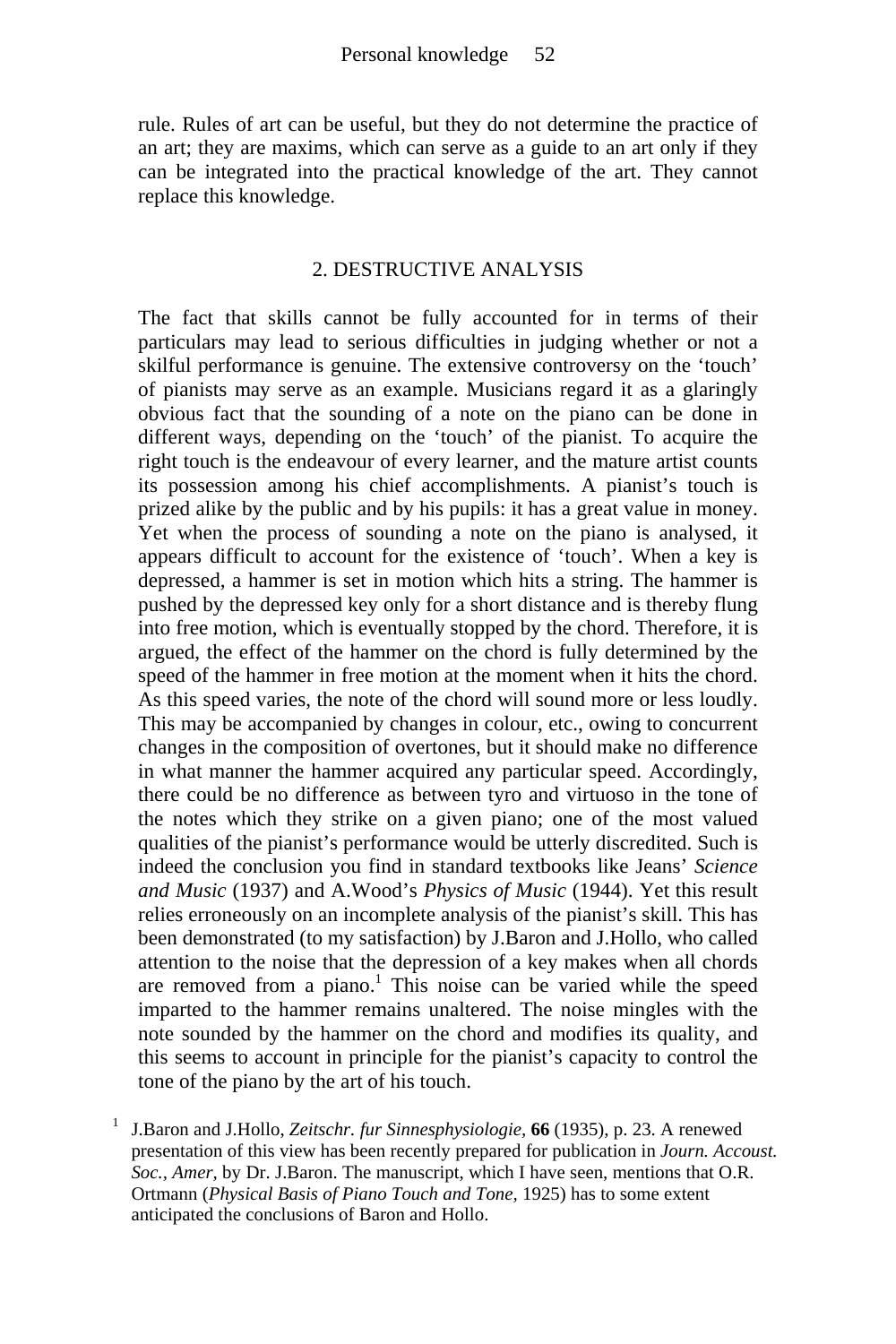Skills 53

This example should stand for many others which teach the same lesson; namely that to deny the feasibility of something that is alleged to have been done or the possibility of an event that is supposed to have been observed, merely because we cannot understand in terms of our hitherto accepted framework how it could have been done or could have happened, may often result in explaining away quite genuine practices or experiences. Yet this method of criticism is indispensable, and without its constant exercise no scientist or technician could keep a steady course among the many spurious observations which he has to set aside unexplained every day.

Destructive analysis remains also an indispensable weapon against superstition and specious practices. Take for example homeopathy. In this case the efficacity of an alleged art, still widely practised today, can be wholly refuted, in my opinion, by a mere analysis of its claims. Medicinal substances used homeopathically can be shown, on the evidence of homeopathic prescriptions, to be diluted to concentrations as low as, or below that, in which they are present in ordinary food and drinking water; it seems impossible that an additional spoonful of them administered in a similar dilution would be medically effective.

A desperate situation may arise if a new skill, the efficacy of which is open to doubt, is given a false interpretation by its discoverers. This is illustrated by the tragic failures of the pioneers of hypnotism during the century from Mesmer to Braid. The critics of Mesmer and later of Elliotson found it easy to demonstrate that the manipulations which these men said they were performing were in themselves ineffectual. Elliotson had expounded a whole system of laws governing the alleged transmission of animal magnetism. He claimed that the magnetism of a glass of water, the drinking of which caused cataleptic trance, could be graded by dipping one finger into it, or two fingers, or the whole hand. Another 'law' declared that mucous surfaces of the subject, like those of the tongue or the eyeball, were capable of receiving a greater mesmeric stimulus than the skin. Later Elliotson announced that gold and nickel were more sensitive to mesmeric influences than base metals like lead. All this was nonsense and was easily proved to be nonsense. And since the assumption had not yet dawned upon anyone that hypnotic suggestion was the effective agent of Mesmerism, the conclusion seemed inevitable that Elliotson's subjects were impostors, who were either deluding him or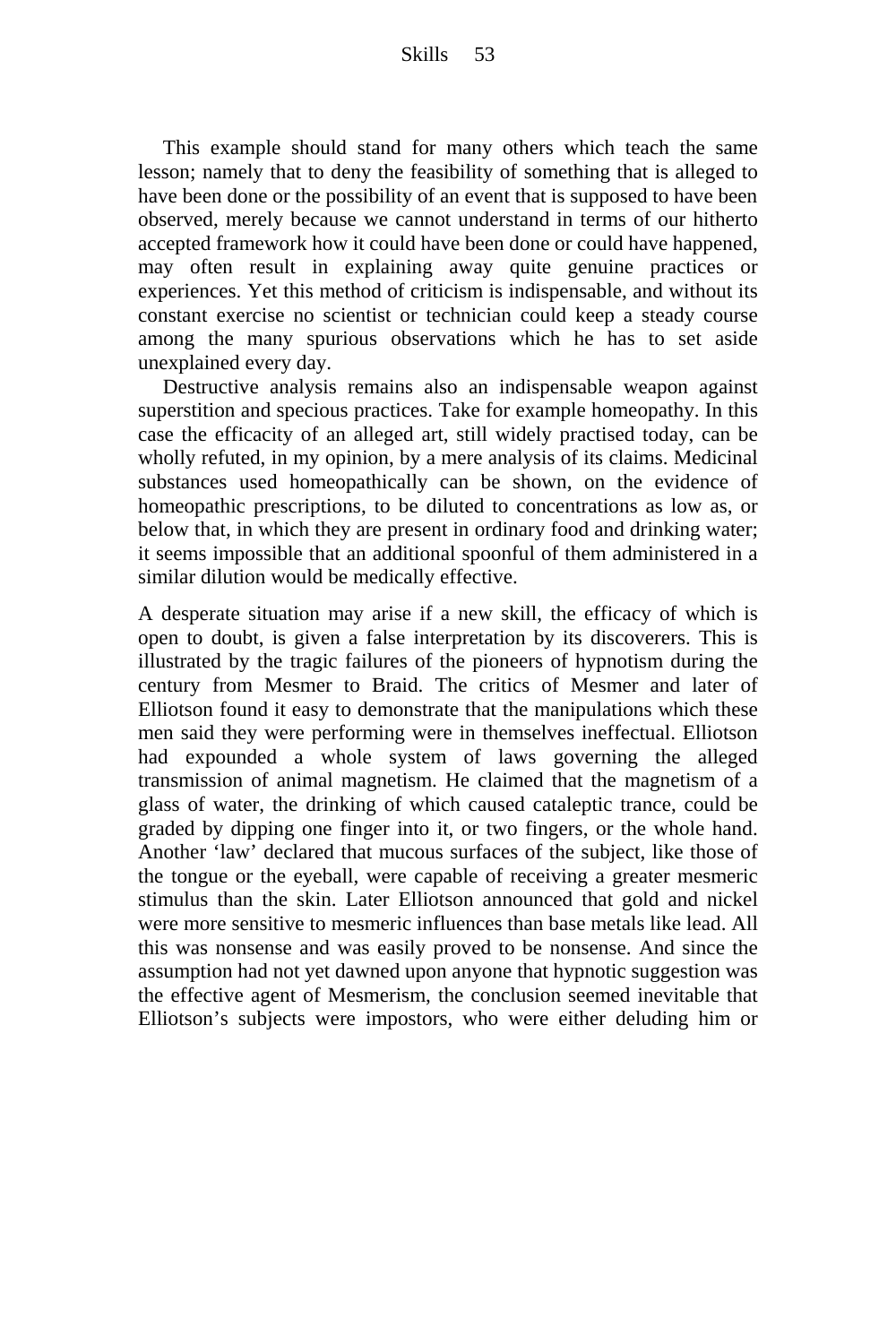colluding with  $him.$ <sup>1</sup> In vain did Elliotson bitterly appeal: 'I have given details of 76 painless operations in the name of common sense and humanity, what more is wanted?<sup>2</sup> Not until the concept of hypnosis was established as a framework for the facts, could these facts be eventually admitted to be true. Indeed, whenever truth and error are amalgamated in a coherent system of conceptions, the destructive analysis of the system can lead to correct conclusions only when supplemented by new discoveries. But there exists no rule for making fresh discoveries or inventing truer conceptions, and hence there can be no rule, either, for avoiding the uncertainty of destructive analysis.

A process similar to that of the critique of Mesmerism, but without its obvious miscarriages, has been continuously fostered during the past decades by technical research laboratories. Great industries, like the tanneries, the potteries or steel mills, like the breweries and the whole range of textile manufactures, as well as agriculture in its numberless branches, have realized in these days that they were carrying on their activities in the manner of an art without any clear knowledge of the constituent detailed operations. When modern scientific research was applied to these traditional industries it was faced in the first place with the task of discovering what actually was going on there and how it was that it produced the goods. This situation was penetratingly recognized from the start as early as 1920 by W.L.Balls for the scientific study of cotton spinning.<sup>3</sup> The hitherto accepted practice of spinning Balls described as 'a thing in itself, scarcely related to physical knowledge at all', so that 'most of the initial decade's work on the part of the scientist will have to be spent merely in defining what the spinner knows'. This prediction was confirmed to me by Dr. F.C.Toy, then Director of the Shirley Institute, the world's leading cotton research laboratory.<sup>4</sup> The attempt to analyse scientifically the established industrial arts has everywhere led to similar results. Indeed even in the modern industries the indefinable knowledge is still an essential part of technology. I have myself watched in Hungary a new, imported machine for blowing electric lamp bulbs, the exact counterpart of which was operating successfully in Germany, failing for a whole year to produce a single flawless bulb.

1 Harley Williams, *Doctors Differ,* London, 1946, pp. 51–60. The tests which destroyed Eiliotson's claims and exposed him to ridicule and suspicion were conducted by Thomas Wakley, founder of the *Lancet.* The experiments were in fact a striking demonstration of hypnotic suggestion. 2

- <sup>3</sup> 'The Nature, Scope and Difficulties of Industrial Research with particular reference to the Cotton Industry', by W.Lawrence Balls, presented to the Tenth International Cotton Congress at Zurich, June 9th–11th, 1920. 4
- $4$  In a letter dated March 13th, 1951, Dr. Toy wrote to me: 'There is no question whatever that in our early years by far our most important work was to discover the scientific bases of the technical processes used in the industry, and not at that time attempt to improve on them by *ad hoc* methods.'

<sup>&</sup>lt;sup>2</sup> *ibid., p.* 76.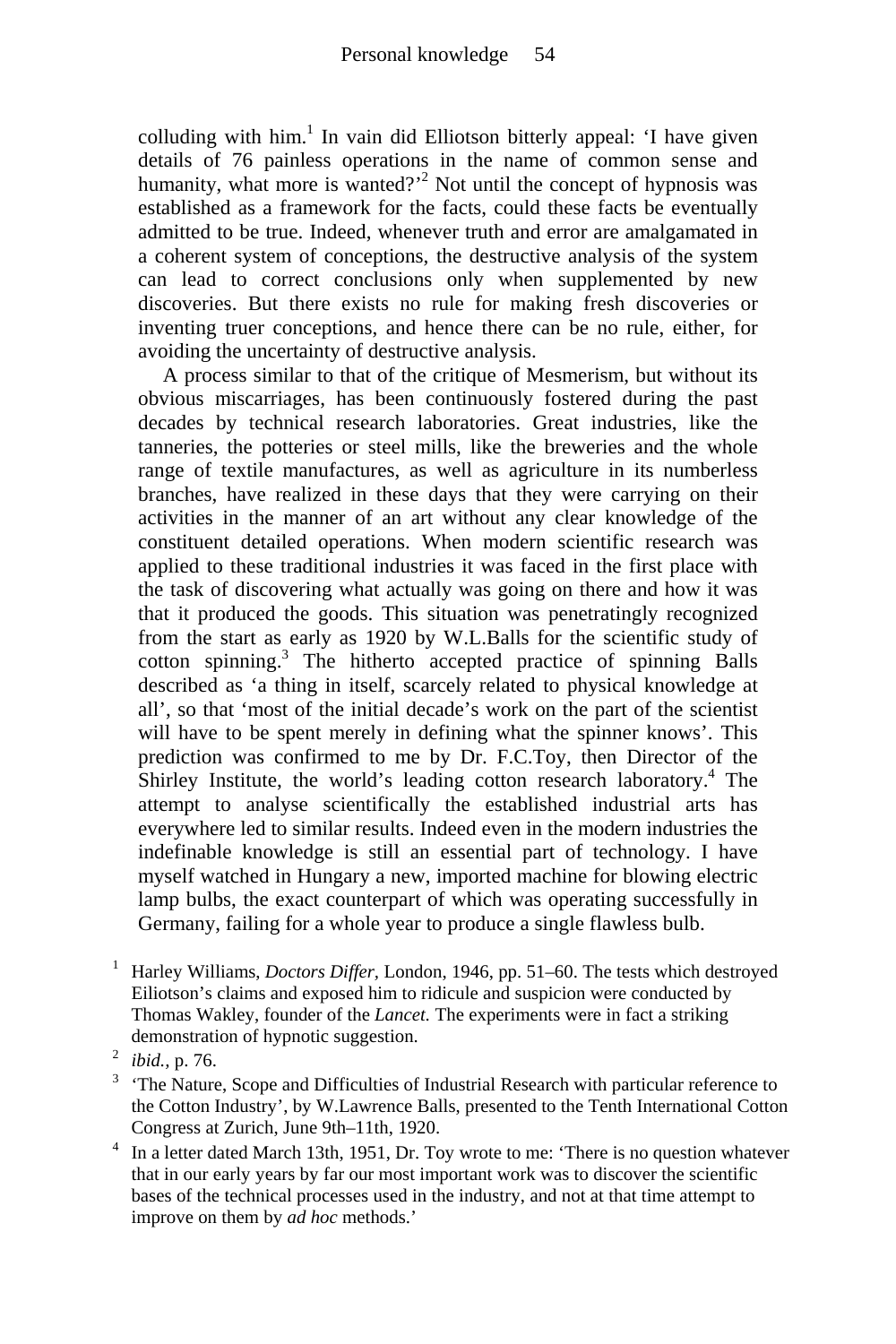### 3. TRADITION

An art which cannot be specified in detail cannot be transmitted by prescription, since no prescription for it exists. It can be passed on only by example from master to apprentice. This restricts the range of diffusion to that of personal contacts, and we find accordingly that craftsmanship tends to survive in closely circumscribed local traditions. Indeed, the diffusion of crafts from one country to another can often be traced to the migration of groups of craftsmen, as that of the Huguenots driven from France by the repeal of the Edict of Nantes under Louis XIV. Again, while *the articulate contents of science* are successfully taught all over the world in hundreds of new universities, *the unspecifiable art of scientific research* has not yet penetrated to many of these. The regions of Europe in which the scientific method first originated 400 years ago are scientifically still more fruitful today, in spite of their impoverishment, than several overseas areas where much more money is available for scientific research. Without the opportunity offered to young scientists to serve an apprenticeship in Europe, and without the migration of European scientists to the new countries, research centres overseas could hardly ever have made much headway.

It follows that an art which has fallen into disuse for the period of a generation is altogether lost. There are hundreds of examples of this to which the process of mechanization is continuously adding new ones. These losses are usually irretrievable. It is pathetic to watch the endless efforts—equipped with microscopy and chemistry, with mathematics and electronics—to reproduce a single violin of the kind the half-literate Stradivarius turned out as a matter of routine more than 200 years ago.

To learn by example is to submit to authority. You follow your master because you trust his manner of doing things even when you cannot analyse and account in detail for its effectiveness. By watching the master and emulating his efforts in the presence of his example, the apprentice unconsciously picks up the rules of the art, including those which are not explicitly known to the master himself. These hidden rules can be assimilated only by a person who surrenders himself to that extent uncritically to the imitation of another. A society which wants to preserve a fund of personal knowledge must submit to tradition.

In effect, to the extent to which our intelligence falls short of the ideal of precise formalization, we act and see by the light of unspecifiable knowledge and must acknowledge that we accept the verdict of our personal appraisal, be it at first hand by relying on our own judgment, or at second hand by submitting to the authority of a personal example as carrier of a tradition.

The subject of traditionalism cannot be pursued at length here; but some peculiarities of traditional procedure are of immediate interest for the understanding of personal knowledge. They are to be found in the practice of the Common Law, which is the most important system of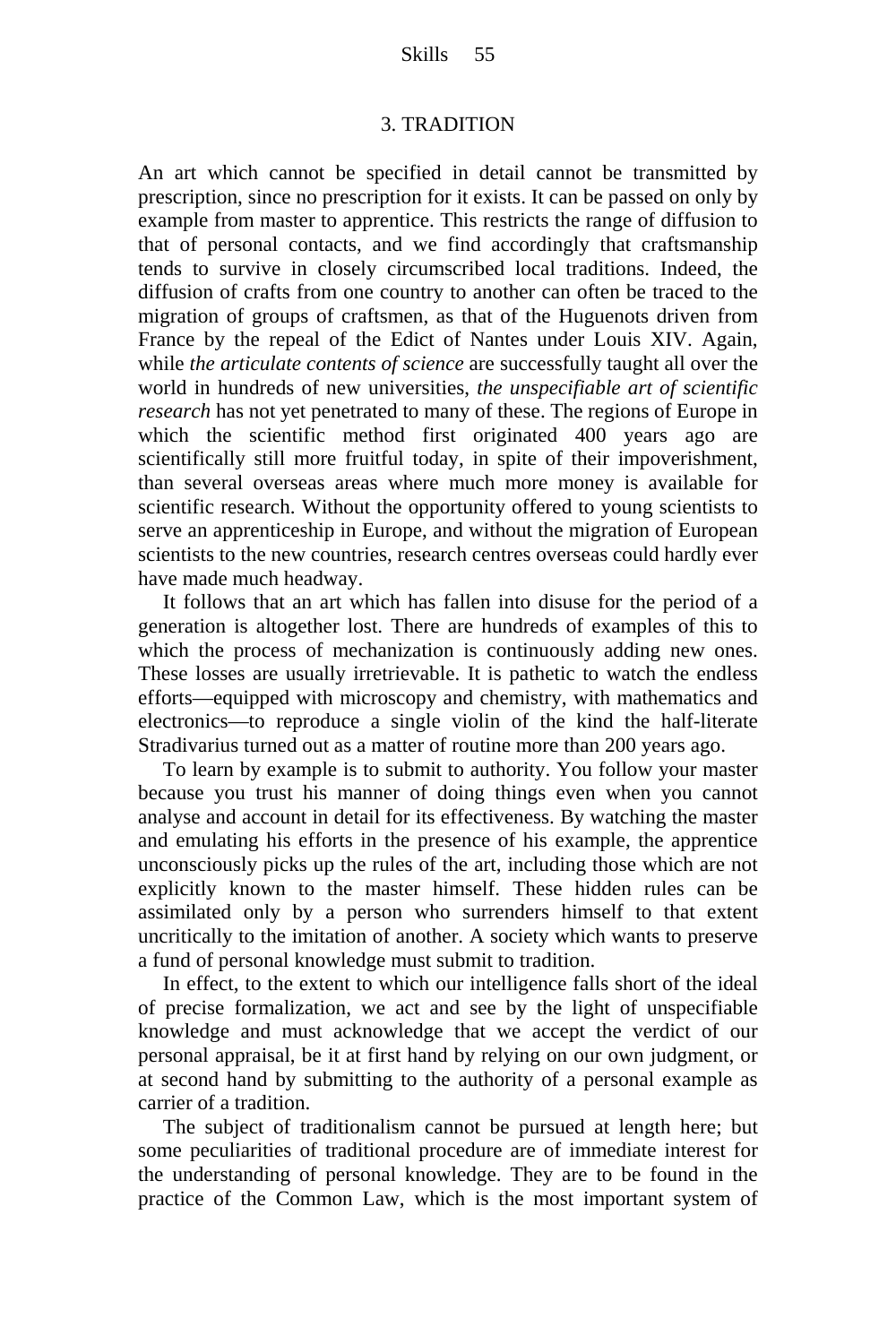strictly reasoned traditional activities. Common Law is founded on precedent. In deciding a case today the Courts will follow the example of other courts which have decided similar cases in the past, for in these actions they see embodied the rules of the law. This procedure recognizes the principle of all traditionalism that practical wisdom is more truly embodied in action than expressed in rules of action. Accordingly, the Common Law allows for the possibility that a judge may interpret his own action mistakenly. The judicial maxim which sometimes goes by the name of the 'doctrine of the dictum' lays it down that a precedent is constituted by the decision of a court, irrespective of its interpretation implied in any *obiter dicta* of the judge who made the decision. The judge's action is considered more authentic than what he said he was doing.<sup>1</sup>

In the course of the seventeenth and eighteenth centuries British public life developed a political art and a political doctrine. The art which embodied the exercise of public liberties was naturally unspecifiable, the doctrines of political liberty were maxims of this art which could be properly understood only by those skilled in the art. But the doctrines of political freedom spread from England in the eighteenth century to France and thence throughout the world, while the unspecifiable art of exercising public liberty, being communicable only by tradition, was not transmitted with it. When the French Revolutionaries acted on this doctrine, which was meaningless without a knowledge of its application in practice, Burke opposed them by a traditionalist conception of a free society.

### 4. CONNOISSEURSHIP

What has been said of skills applies equally to connoisseurship. The medical diagnostician's skill is as much an art of doing as it is an art of knowing. The skill of testing and tasting is continuous with the more actively muscular skills, like swimming or riding a bicycle.

Connoisseurship, like skill, can be communicated only by example, not by precept. To become an expert wine-taster, to acquire a knowledge of innumerable different blends of tea or to be trained as a medical diagnostician, you must go through a long course of experience under the guidance of a master. Unless a doctor can recognize certain symptoms, e.g. the accentuation of the second sound of the pulmonary artery, there is no use in his reading the description of syndromes of which this symptom forms part. He must personally know that symptom and he can learn this only by repeatedly being given cases for auscultation in which the symptom is authoritatively known to be present, side by side with other cases in

 Arthur Goodhart, *Essays in Jurisprudence and the Common Law,* Cambridge, 1931, p. 25, writes: 'The principle of a case is not found in the reasons given in the opinion. The principle is not found in the rule of law set forth in the opinion.' T.B.Smith, in *The Doctrines of Judicial Precedent in Scots Law,* Edinburgh, 1952, shows that this doctrine does not hold equally in Scotland.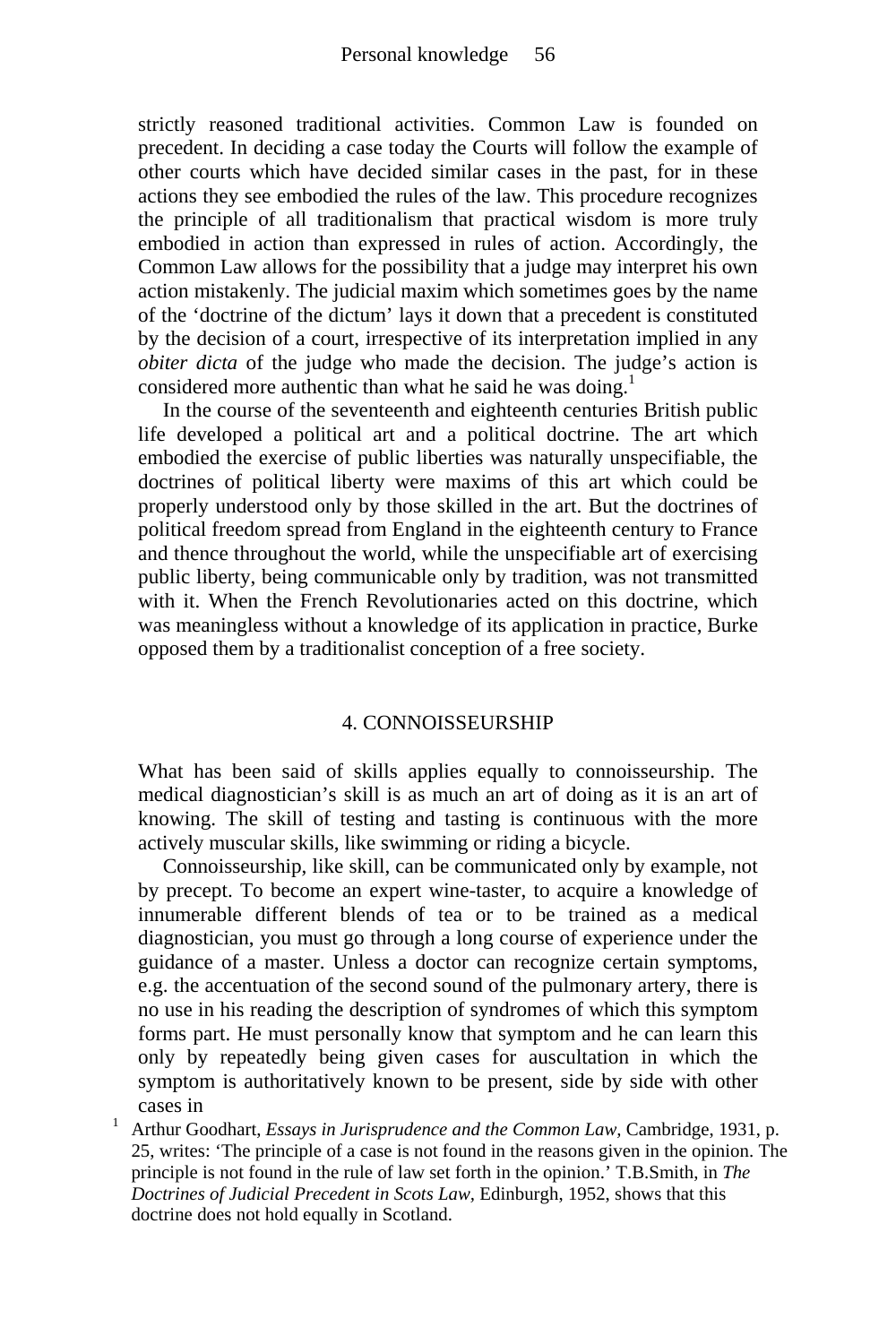which it is authoritatively known to be absent, until he has fully realized the difference between them and can demonstrate his knowledge practically to the satisfaction of an expert.

Wherever connoisseurship is found operating within science or technology we may assume that it persists only because it has not been possible to replace it by a measurable grading. For a measurement has the advantage of greater objectivity, as shown by the fact that measurements give consistent results in the hands of different observers all over the world, while such objectivity is rarely achieved in the case of physiognomic appreciations.<sup>1</sup> The large amount of time spent by students of chemistry, biology and medicine in their practical courses shows how greatly these sciences rely on the transmission of skills and connoisseurship from master to apprentice. It offers an impressive demonstration of the extent to which the art of knowing has remained unspecifiable at the very heart of science.

### 5. TWO KINDS OF AWARENESS

What I have said of the unspecifiability of skills is closely related to the findings of Gestalt psychology. Yet my evaluation of this material is so different from that of Gestalt theory, that I shall prefer not to refer here to this theory, even though I shall continue to draw on its domain and pursue some arguments on lines closely parallel to that of its teachings. This should be borne in mind for the following analysis of the often discussed situation in which we find ourselves when using a tool, for example when driving in a nail by the strokes of a hammer.

When we use a hammer to drive in a nail, we attend to both nail and hammer, *but in a different way*. We *watch* the effect of our strokes on the nail and try to wield the hammer so as to hit the nail most effectively. When we bring down the hammer we do not feel that its handle has struck our palm but that its head has struck the nail. Yet in a sense we are certainly alert to the feelings in our palm and the fingers that hold the hammer. They guide us in handling it effectively, and the degree of attention that we give to the nail is given to the same extent but in a different way to these feelings. The difference may be stated by saying that the latter are not, like the nail, objects of our attention, but instruments of it. They are not watched in themselves; we watch something else while keeping intensely aware of them. I have a *subsidiary awareness* of the feeling in the palm of my hand which is merged into my *focal awareness* of my driving in the nail.

<sup>1</sup> For an account of the competition between connoisseurship and grading by measurement in the process of cotton-classing see M.Polanyi, 'Skills and Connoisseurship', *Atti del Congresso di Metodologia,* Turin, 1952, pp. 381–95.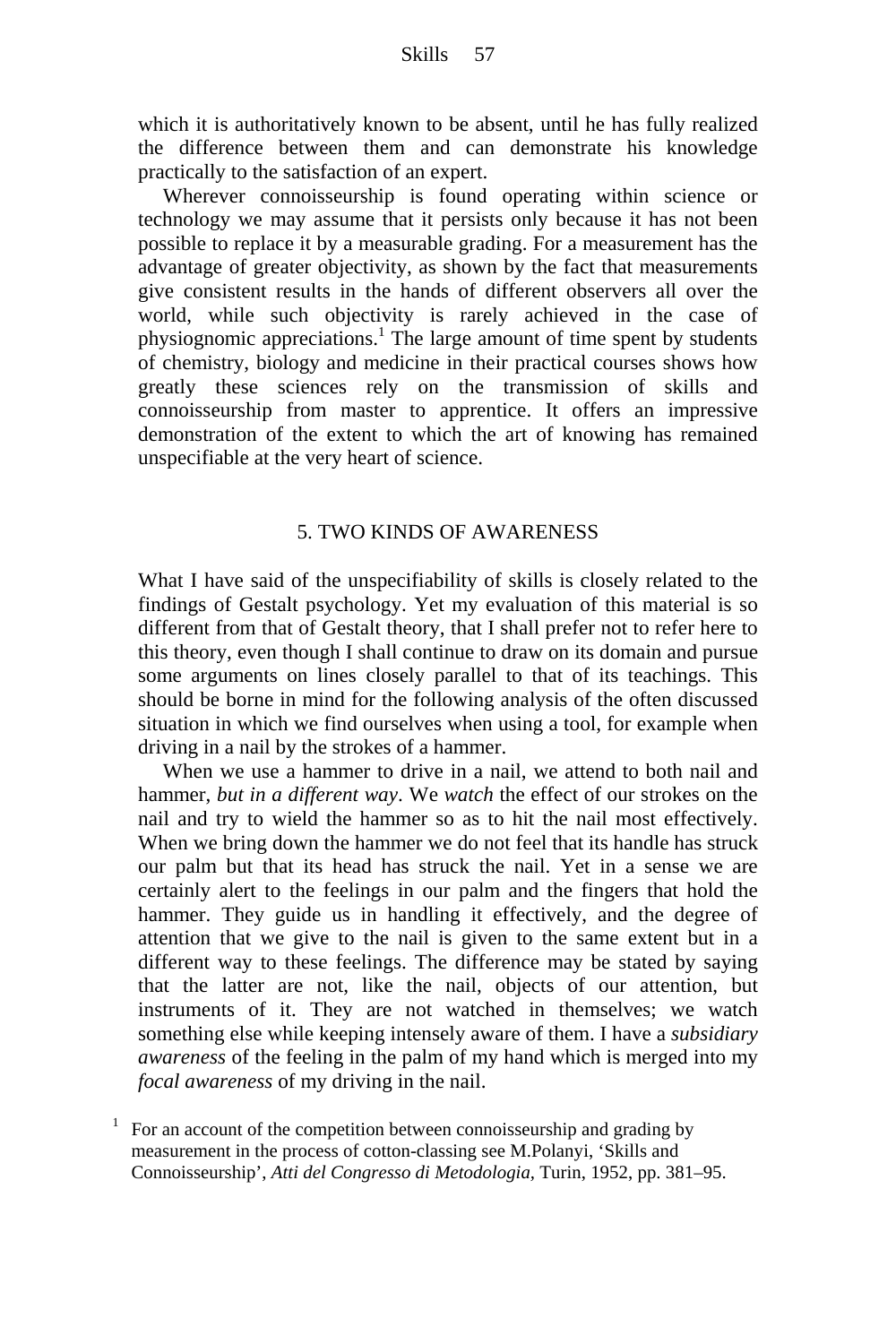We may think of the hammer replaced by a probe, used for exploring the interior of a hidden cavity. Think how a blind man feels his way by the use of a stick, which involves transposing the shocks transmitted to his hand and the muscles holding the stick into an awareness of the things touched by the point of the stick. We have here the transition from 'knowing *how*' to 'knowing *what*' and can see how closely similar is the structure of the two.

Subsidiary awareness and focal awareness are mutually exclusive. If a pianist shifts his attention from the piece he is playing to the observation of what he is doing with his fingers while playing it, he gets confused and may have to stop.<sup>1</sup> This happens generally if we switch our focal attention to particulars of which we had previously been aware only in their subsidiary role.

The kind of clumsiness which is due to the fact that focal attention is directed to the subsidiary elements of an action is commonly known as self-consciousness. A serious and sometimes incurable form of it is 'stage-fright', which seems to consist in the anxious riveting of one's attention to the next word—or note or gesture—that one has to find or remember. This destroys one's sense of the context which alone can smoothly evoke the proper sequence of words, notes, or gestures. Stage fright is eliminated and fluency recovered if we succeed in casting our mind forward and let it operate with a clear view to the comprehensive activity in which we are primarily interested.

Here again the particulars of a skill appear to be unspecifiable, but this time not in the sense of our being ignorant of them. For in this case we can ascertain the details of our performance quite well, and its unspecifiability consists in the fact that the performance is paralysed if we focus our attention on these details. We may describe such a performance as *logically unspecifiable,* for we can show that in a sense the specification of the particulars would logically contradict what is implied in the performance or context in question.

Take for example the identification of a thing as a tool. It implies that a useful purpose can be achieved by handling the thing as an instrument for that purpose. I cannot identify the thing as a tool if I do not know what it is for—or if knowing its supposed purpose, I believe it to be useless for that purpose. Let me denote by  $p$  the affirmations which are implied in qualifying a thing as a tool. If I know or at least hypothetically entertain *p,* the thing is a tool to me; if not, it is something else. It may be an animal, like Alice's croquet hammer which walked away because it was a flamingo. But in most cases, if I come across a tool of which I do not know the use, it will merely strike me as a peculiarly shaped object. To regard it merely as such is to imply that I do not believe and do not even hypothetically entertain *p;* which of course denies that I believe or at least hypothetically entertain *p*. And since *p* asserts something very uncommon, my not believing *p* virtually amounts to my asserting not-*p*.

Comp. e.g. Henri Wallon, *De l'acte à la pensée,* Paris, 1942, p. 223.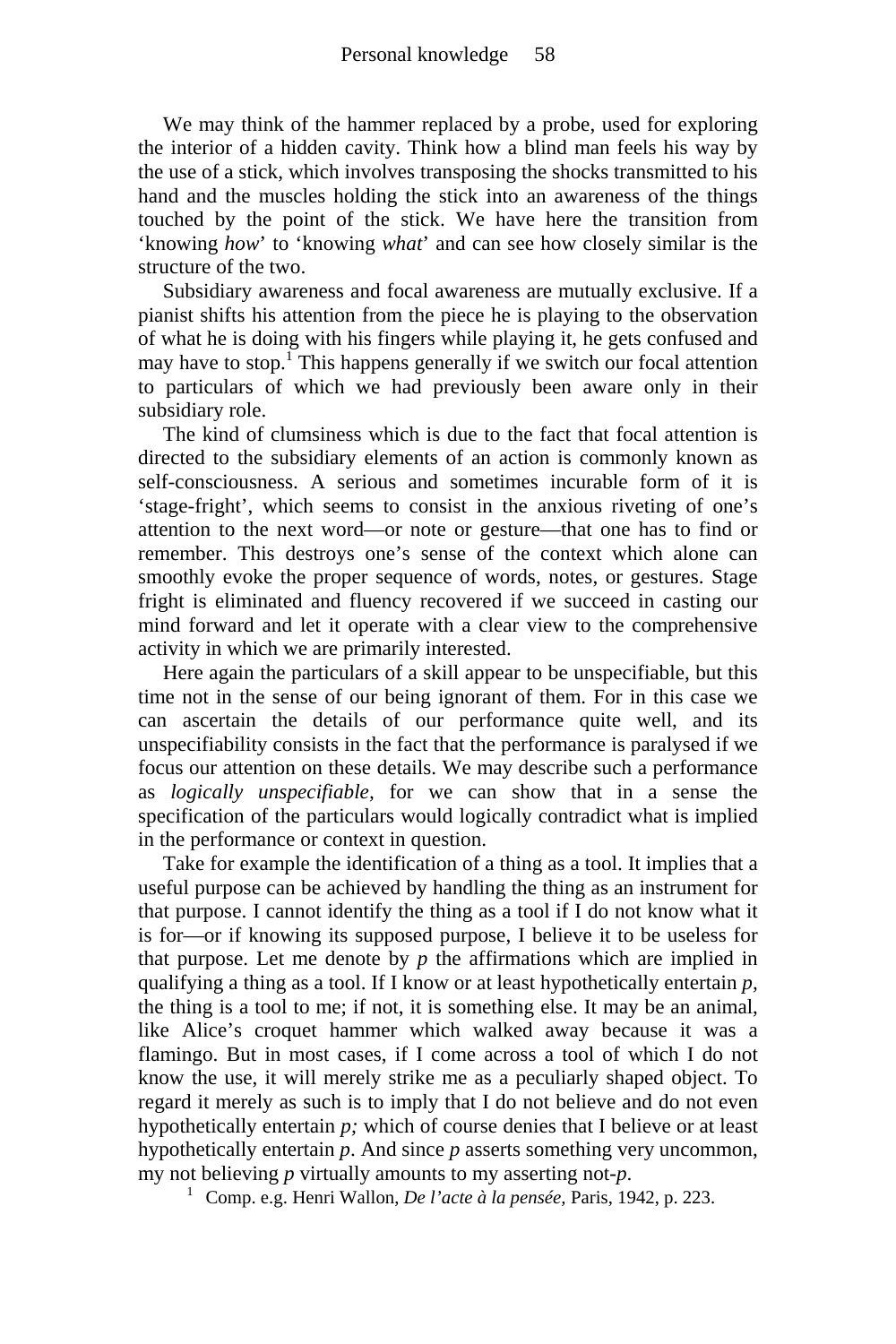An extension of this scheme may allow us to apply it also to the classic theme of Gestalt psychology, which is that the particulars of a pattern

or a tune must be apprehended jointly, for if you observe the particulars separately they form no pattern or tune. It may be argued that my attending to the pattern or tune as a whole implies its being appreciated as a pattern or a tune, and this would be contradicted by switching my focal attention to the single notes of the tune or the fragments of the pattern. But it is perhaps more appropriate to formulate the contradiction in this case in more general terms, by saying that our attention can hold only one focus at a time and that it would hence be self-contradictory to be both subsidiarily and focally aware of the same particulars at the same time.

This scheme can be easily reformulated and expanded in terms of *meaning*. If we discredit the usefulness of a tool, its meaning as a tool is gone. All particulars become meaningless if we lose sight of the pattern which they jointly constitute.

The most pregnant carriers of meaning are of course the words of a language, and it is interesting to recall that when we use words in speech or writing we are aware of them only in a subsidiary manner. This fact, which is usually described as the *transparency* of language, may be illustrated by a homely episode from my own experience. My correspondence arrives at my breakfast table in various languages, but my son understands only English. Having just finished reading a letter I may wish to pass it on to him, but must check myself and look again to see in what language it was written. I am vividly aware of the meaning conveyed by the letter, yet know nothing whatever of its words. I have attended to them closely but only for what they mean and not for what they are as objects. If my understanding of the text were halting, or its expressions or its spelling were faulty, its words would arrest my attention. They would become slightly opaque and prevent my thought from passing through them unhindered to the things they signify.

### 6. WHOLES AND MEANINGS

Gestalt psychology has described the transformation of an object into a tool and the accompanying transposition of feeling, as for example from the palm to the tip of a probe, as instances of the absorption of a part in a whole. I have covered the same ground in somewhat modified terms in order to bring out the logical structure in which a person commits himself to certain beliefs and appreciations, and accepts certain meanings by deliberately merging his awareness of certain particulars into a focal awareness of a whole. This logical structure is not apparent in the automatic perception of visual and auditory wholes from which Gestalt psychology has derived its prevailing generalizations.

But it is illuminating to recast our analysis now in terms of parts and wholes. When focusing on a whole, we are subsidiarily aware of its parts,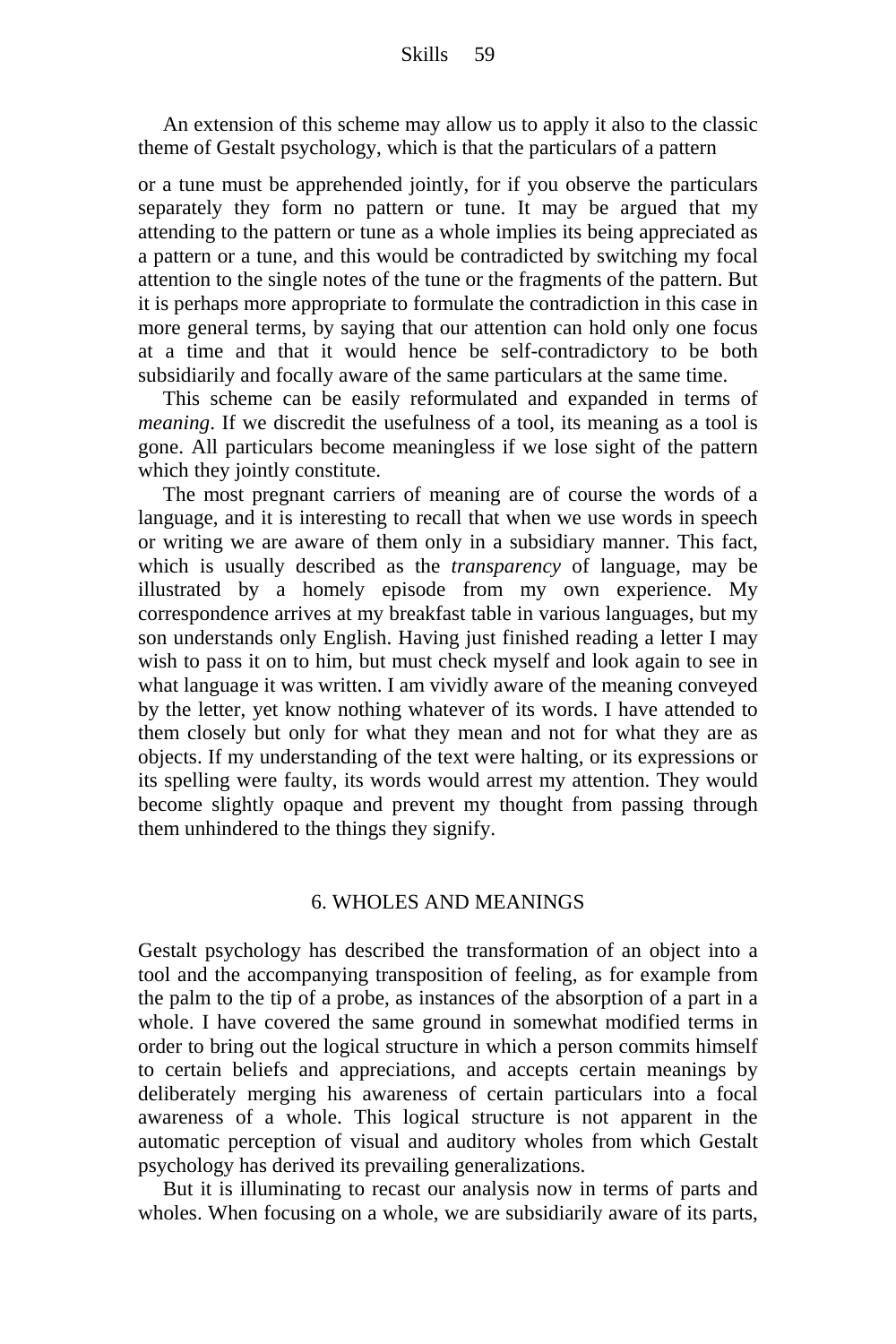while there is no difference in the intensity of the two kinds of awareness. For example, the more sharply we scrutinize a physiognomy, the more keenly are we alert to its particulars. Also when something is seen as subsidiary to a whole, this implies that it participates in sustaining the whole, and we may now regard this function as its *meaning,* within the whole.

Indeed, we now see coming into view two kinds of wholes and two kinds of meaning. The more clear-cut cases of meaning are those in which one thing (e.g. a word) means another thing (e.g. an object). In this case the corresponding wholes are perhaps not obvious, but we may legitimately follow Tolman in amalgamating sign and object into one whole.<sup>1</sup> Other kinds of things, like a physiognomy, a tune or a pattern, are manifestly wholes but this time their meaning is somewhat problematic, for though they are clearly not meaningless, they mean something only in themselves. The distinction between two kinds of awareness allows us readily to acknowledge these two kinds of wholes and two kinds of meaning. Remembering the various uses of a stick, for pointing, for exploring or for hitting, we can easily see that anything that functions effectively within an accredited context has a meaning in that context and that any such context will itself be appreciated as meaningful. We may describe the kind of meaning which a context possesses in itself as *existential,* to distinguish it especially from *denotative* or, more generally, *representative* meaning. In this sense pure mathematics has an existential meaning, while a mathematical theory in physics has a denotative meaning. The meaning of music is mainly existential, that of a portrait more or less representative, and so on. All kinds of order, whether contrived or natural, have existential meaning; but contrived order usually also conveys a message.

<sup>&</sup>lt;sup>1</sup> I am referring to Tolman's Sign-Gestalt Theory in his *Purposive Behavior in Animals and Men,* New York, 1932.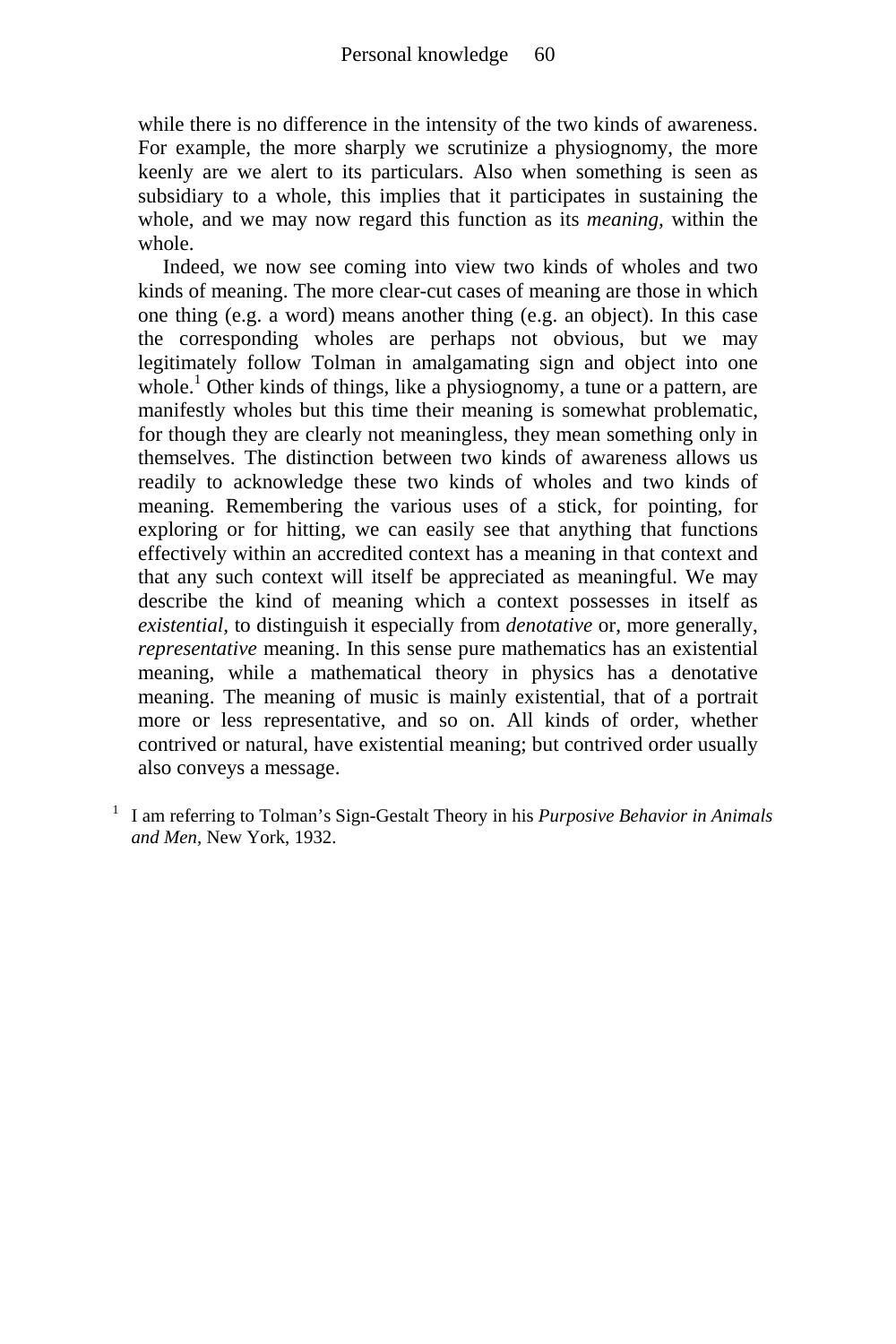### 7. TOOLS AND FRAMEWORKS

As a next step I shall try to strengthen and widen the distinction between subsidiary awareness and focal awareness by identifying it with another commonly known and universally accepted distinction, namely that which we feel between parts of our own body and things that are external to it. We usually take it so much for granted that our hands and feet are members of our body and not external objects, that this assumption is brought home to us only in case they happen to be disturbed by disease. There are certain psychotic patients who do not feel part of their body as belonging to them. They have all the normal sensations transmitted to them from their limbs on both sides, but they do not identify themselves with all the limbs from which these messages originate; they feel some of them, e.g. the right arm and right leg, as external objects. When stepping out of a bath it may happen that they forget to dry these unadopted limbs.<sup>2</sup>

Our appreciation of the externality of objects lying outside our body, in contrast to parts of our own body, relies on our subsidiary awareness of processes within our body. Externality is clearly defined only if we can examine an external object deliberately, localizing it clearly in space outside. But when I look at something, I rely for my localization of it in space on a slight difference between the two images thrown on my retina, on the accommodation of the eyes, on the convergence of their axis and the effort of muscular contraction controlling the eye motion, supplemented by impulses received from the labyrinth, which vary according to the position of my head in space. Of all these I become aware only in terms of my localization of the object I am gazing at; and in this sense I may be said to be subsidiarily aware of them.

Our subsidiary awareness of tools and probes can be regarded now as the act of making them form a part of our own body. The way we use a hammer or a blind man uses his stick, shows in fact that in both cases we shift outwards the points at which we make contact with the things that we observe as objects outside ourselves. While we rely on a tool or a probe, these are not handled as external objects. We may test the tool for its effectiveness or the probe for its suitability, e.g. in discovering the hidden details of a cavity, but the tool and the probe can never lie in the field of these operations; they remain necessarily on our side of it, forming part of ourselves, the operating persons. We pour ourselves out into them and assimilate them as parts of our own existence. We accept them existentially by dwelling in them.

<sup>2</sup> W.Russell Brain, *Mind, Perception and Science,* Oxford, 1951, p. 35. For other variants of 'depersonalization' see e.g. Henderson and Gillespie, *A Textbook of Psychiatry,* Oxford Medical Publications, 7th Edn., 1951, p. 127.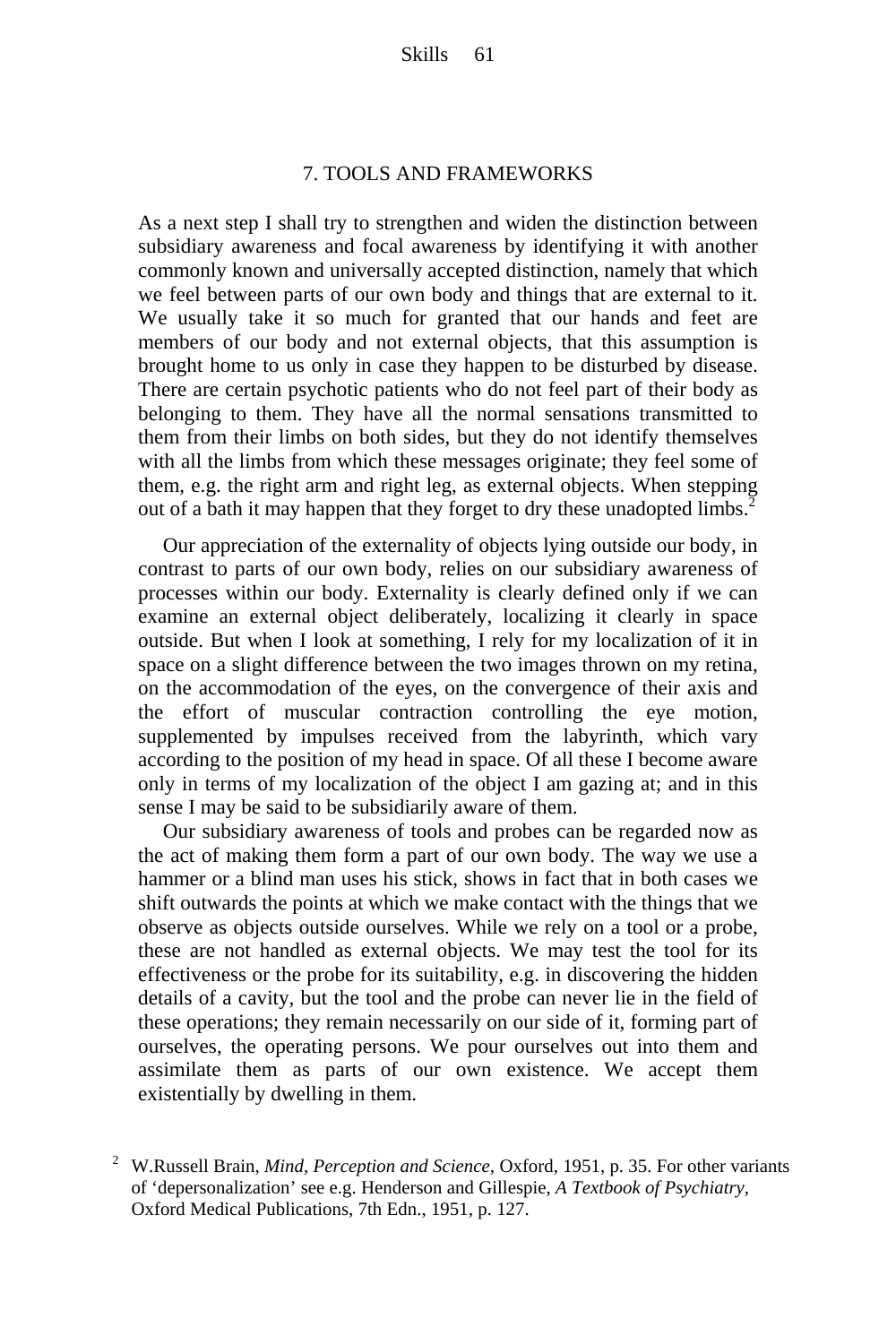#### 8. COMMITMENT

We are faced here with the general principle by which our beliefs are anchored in ourselves. Hammers and probes can be replaced by intellectual tools; think of any interpretative framework and particularly of the formalism of the exact sciences. I am not speaking of the specific assertions which fill the textbooks, but of the suppositions which underlie the method by which these assertions are arrived at. We assimilate most of these pre-suppositions by learning to speak of things in a certain language, in which there are names for various kinds of objects, names by which objects can be classified, making such distinctions as between past and present, living and dead, healthy and sick, and thousands of others. Our language includes the numerals and the elements of geometry, and it refers in these terms to laws of nature whence we can pass on to the roots of these laws in scientific observations and experiments.

The curious thing is that we have no clear knowledge of what our presuppositions are and when we try to formulate them they appear quite unconvincing. I have illustrated already in my chapter on probability how ambiguous and question-begging are all statements of the scientific method. I suggest now that the supposed pre-suppositions of science are so futile because the actual foundations of our scientific beliefs cannot be asserted at all. When we accept a certain set of pre-suppositions and use them as our interpretative framework, we may be said to dwell in them as we do in our own body. Their uncritical acceptance for the time being consists in a process of assimilation by which we identify ourselves with them. They are not asserted and cannot be asserted, for assertion can be made only *within* a framework with which we have identified ourselves for the time being; as they are themselves our ultimate framework, they are essentially inarticulable.<sup>1</sup>

It is by his assimilation of the framework of science that the scientist makes sense of experience. This making sense of experience is a skilful act which impresses the personal participation of the scientist on the resultant knowledge. It includes the skill of carrying out correctly the measurements which verify scientific predictions or the observations by which scientific classifications are applied. And it includes also connoisseurship, by which the scientist appreciates a mathematical theory in the abstract—such as the theory of space groups was until 1912—and equally, the appositeness of such a theory to the appraisal of observed specimens, for which the theory of space groups has served since the discovery of the diffraction of X-Rays by crystals in 1912.

<sup>1</sup> The subject of the Premisses of Science will be dealt with at length in Part Two, ch. 6, see. 6 (pp. 160–71).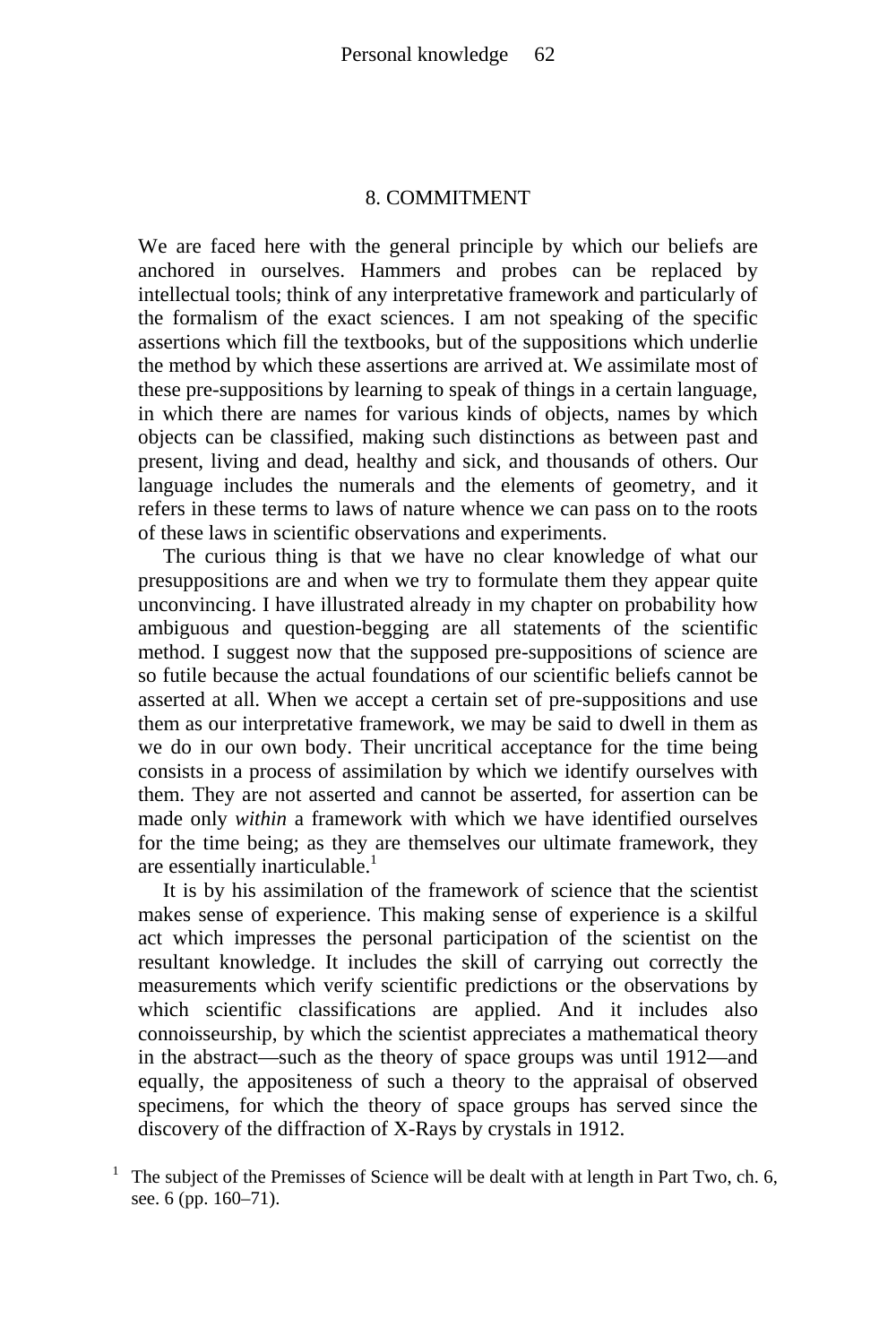The tracing of personal knowledge to its roots in the subsidiary awareness of our body as merged in our focal awareness of external objects, reveals not only the logical structure of personal knowledge but also its dynamic sources. I have analysed previously the beliefs which are implied in using an object as a tool. In the new scheme which I have just drawn up of the process by which an external thing is given a meaning by being made to form an extension of ourselves, these beliefs are transposed into more active intentions which draw on our whole person. In this sense I should say that an object is transformed into a tool by a purposive effort envisaging an operational field in respect of which the object guided by our efforts shall function as an extension of our body. My reliance on it for some end makes an object into a tool, even though it may not achieve that end. The burning of a man's nail pairings for the purpose of bewitching him is an instrumental action based on a mistaken integration of supposed means to supposed ends. Similarly, to pronounce a magic formula, to utter a curse or give a blessing, are verbal actions into which the speaker, confident in their efficacy, pours meaning. Conversely, where the ends are achieved by means which are not intended to produce that result, these means have no instrumental character. If a rat accidentally depresses a lever which releases a food pellet it has not used it as a tool; only after the rat has learned to use it for that purpose does the lever become its tool. Buytendijk has described (as others have done in less detail before him) the radical change in the behaviour of a rat when it has learned to run a maze.<sup>1</sup> The animal ceases to explore the details of the walls and corners on its way and attends to these now merely as signposts. It seems to have lost its focal awareness of them and developed instead a subsidiary awareness of them which now forms part of the pursuit of its purpose.

I have said that a tool is only one example of the merging of a thing in a whole (or a gestalt) in which it is assigned a subsidiary function and a meaning in respect to something that has our focal attention. I generalized this structural analysis to include the recognition of signs as indications of subsequent events and the process of establishing symbols for things which they shall signify. We may apply to these cases also what has just been said about a tool. Like the tool, the sign or the symbol can be conceived as such only in the eyes of a person who *relies on them* to achieve or to signify something. *This reliance is a personal commitment which is involved in all acts of intelligence by which we integrate some things subsidiarily to the centre of our focal attention.* Every act of personal assimilation by which we make a thing form an extension of ourselves through our subsidiary awareness of it, is a commitment of ourselves; a manner of disposing of ourselves.

1 F.J.J.Buytendijk, 'Zielgerichtetes Verhalten der Ratten in einer Freien Situation', *Archives Neerlandaises de Physiologie,* **15** (1930), p. 405.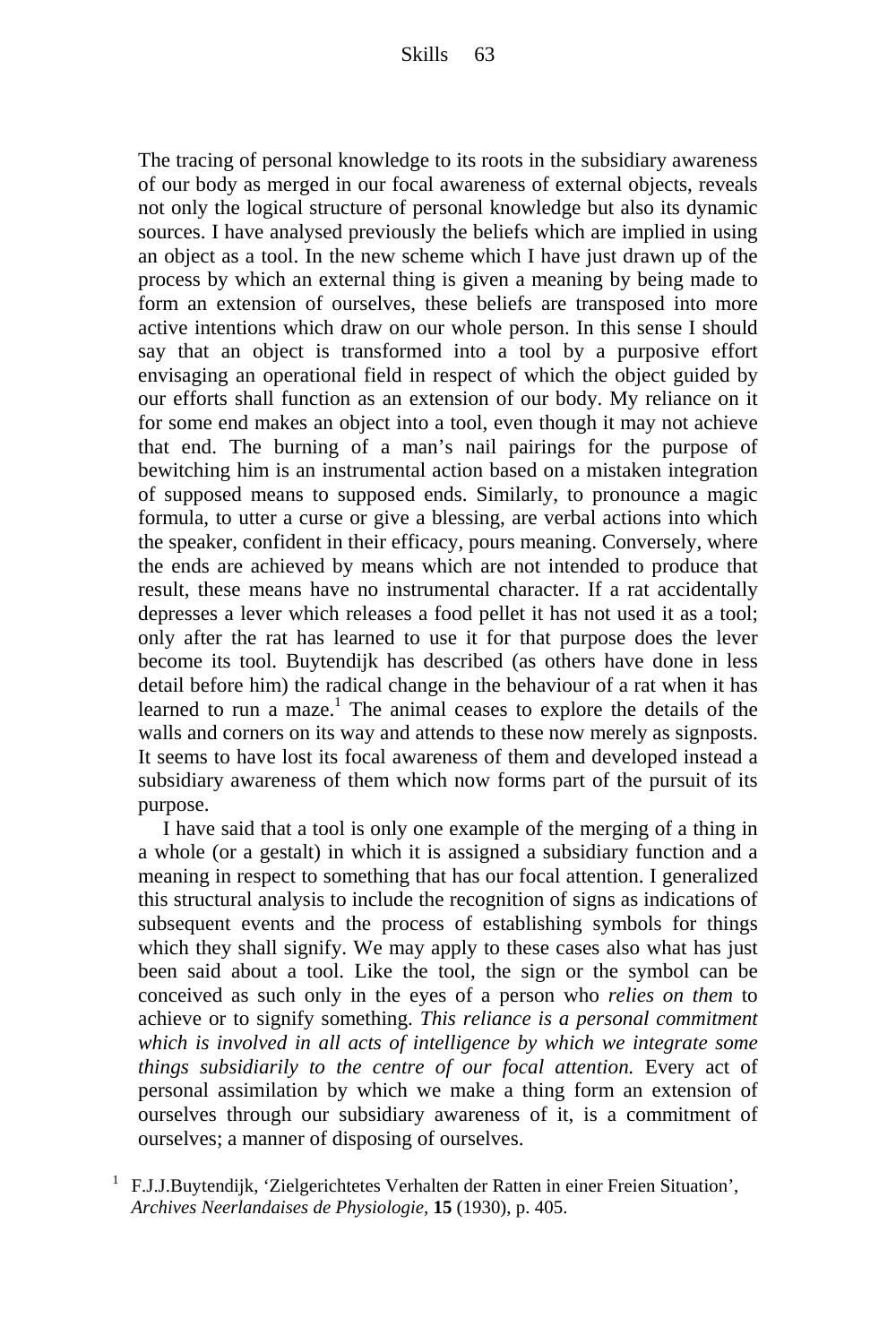But the context of purpose and commitment, as found inherent in the personal contribution of the knower to his knowledge, yet lacks dynamic character. The pouring out of ourselves into the particulars given by experience so as to make sense of them for some purpose or in some other coherent context, is not achieved effortlessly. Take the way we acquire the use of a tool or a probe. If, as seeing men, we are blindfolded, we cannot find our way about with a stick as skilfully as a blind man does who has practised it for a long time. We can feel that the stick hits something from time to time but cannot correlate these events. We can learn to do this only by an intelligent effort at constructing a coherent perception of the things hit by the stick. We then gradually cease to feel a series of jerks in our fingers as such—as we still do in our first clumsy trials—but experience them as the presence of obstacles of certain hardness and shape, placed at a certain distance, at the point of our stick. We may say, more generally, that by the effort by which I concentrate on my chosen plane of operation I succeed in absorbing all the elements of the situation of which I might otherwise be aware in themselves, so that I become aware of them now in terms of the operational results achieved through their use.

When the new interpretation of the shocks in our fingers is achieved in terms of the objects touched by the stick, we may be said to carry out unconsciously the process of interpreting the shocks. And again, in practical terms, as we learn to handle a hammer, a tennis racket or a motor car in terms of the situation which we are striving to master, we become unconscious of the actions by which we achieve this result. This lapse into unconsciousness is accompanied by a newly acquired consciousness of the experiences in question, on the operational plane. It is misleading, therefore, to describe this as the mere result of repetition; it is a structural change achieved by a repeated mental effort aiming at the instrumentalization of certain things and actions in the service of some purpose.

### 9. UNSPECIFIABILITY

We can now answer the problem of unspecifiability with which I started on this examination of skills. If a set of particulars which have subsided into our subsidiary awareness lapses altogether from our consciousness, we may end up by forgetting about them altogether and may lose sight of them beyond recall. In this sense they may have become unspecifiable. However, this seems only a minor reason for unspecifiability, which is accounted for essentially by a somewhat different, if closely related process.

A mental effort has a heuristic effect: it tends to incorporate any available elements of the situation which are helpful for its purpose.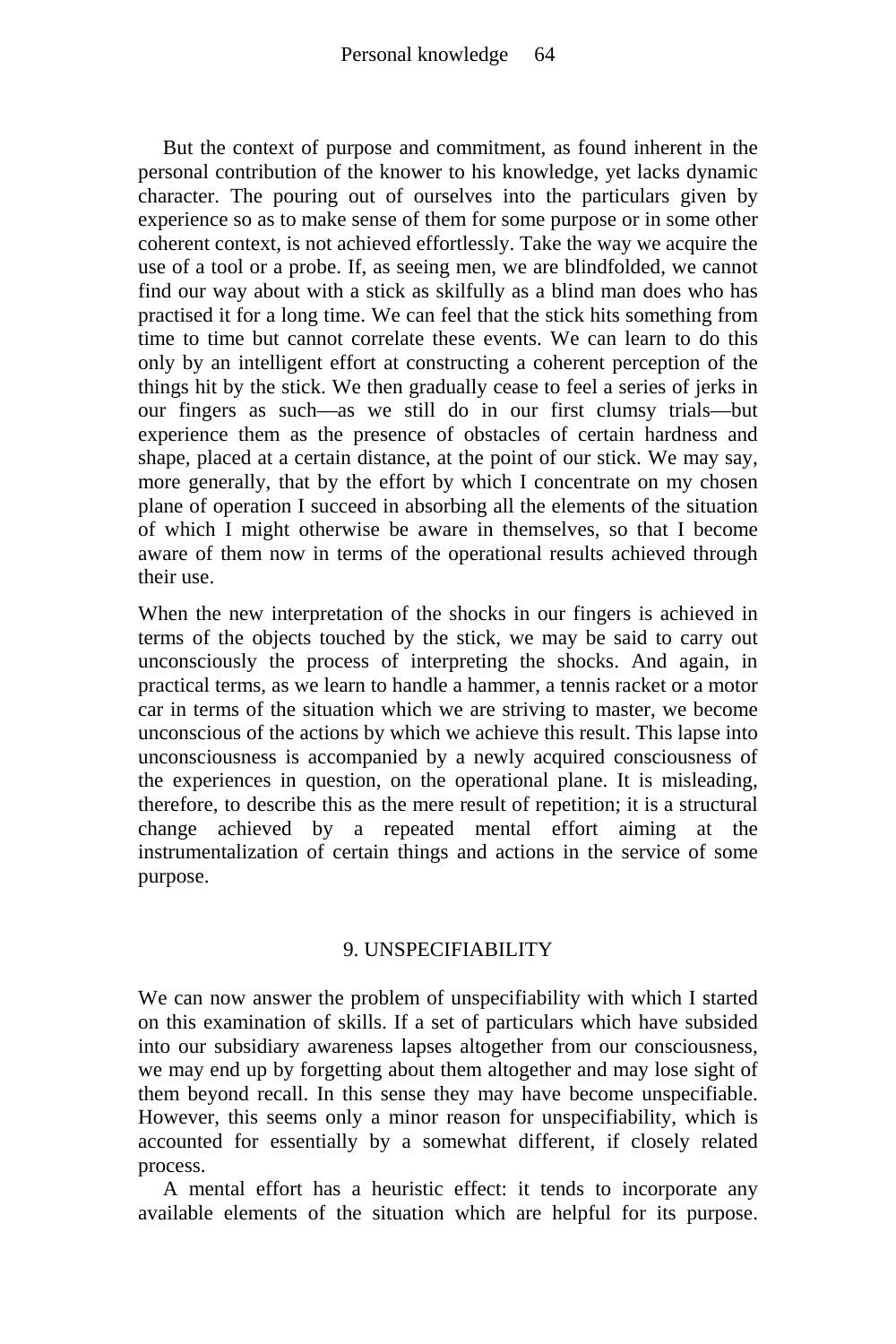Köhler has described this for the case of a practical effort, made by an ape in the presence of an object which may serve as a tool. The animal's insight, he says, reorganizes its field of vision so that the useful object meets his eye as a tool. We may add that this will hold not only of objects which are made use of as tools, but also of the performer's own muscular actions which may subserve his purpose. If these actions are experienced only subsidiarily, in terms of an achievement to which they contribute, its performance may select from them those which the performer finds helpful, without ever knowing these as they would appear to him when considered in themselves. This is the usual process of unconscious trial and error by which we *feel our way* to success and may continue to improve on our success without specifiably knowing how we do it—for we never meet the causes of our success as identifiable things which can be described in terms of classes of which such things are members. This is how you invent a method of swimming without knowing that it consists in regulating your breath in a particular manner, or discover the principle of cycling without realizing that it consists in the adjustment of your momentary direction and velocity, so as to counteract continuously your momentary accidental unbalance. Hence the practical discovery of a wide range of not consciously known rules of skill and connoisseurship which comprise important technical processes that can rarely be completely specified, and even then only as a result of extensive scientific research.

The unspecifiability of the process by which we thus feel our way forward accounts for the possession by humanity of an immense mental domain, not only of knowledge but of manners, of laws and of the many different arts which man knows how to use, comply with, enjoy or live by, without specifiably knowing their contents. Each single step in acquiring this domain was due to an effort which went beyond the hitherto assured capacity of some person making it, and by his subsequent realization and maintenance of his success. It relied on an act of groping which originally passed the understanding of its agent and of which he has ever since remained only subsidiarily aware, as part of a complex achievement.

All these curious properties and implications of personal knowledge go back to what I have previously described as its logical unspecifiability; that is to the disorganizing effect caused by switching our attention to the parts of a whole. We can now appreciate this effect too in dynamic terms.

Since we originally gained control over the parts in question in terms of their contribution to a reasonable result, they have never been known and were still less willed in themselves, and therefore to transpose a significant whole into the terms of its constituent elements is to transpose it into terms deprived of any purpose or meaning. Such dismemberment leaves us with the bare, relatively objective facts, which had formed the clues for a supervening personal fact. It is a destructive analysis of personal knowledge in terms of the underlying relatively objective knowledge.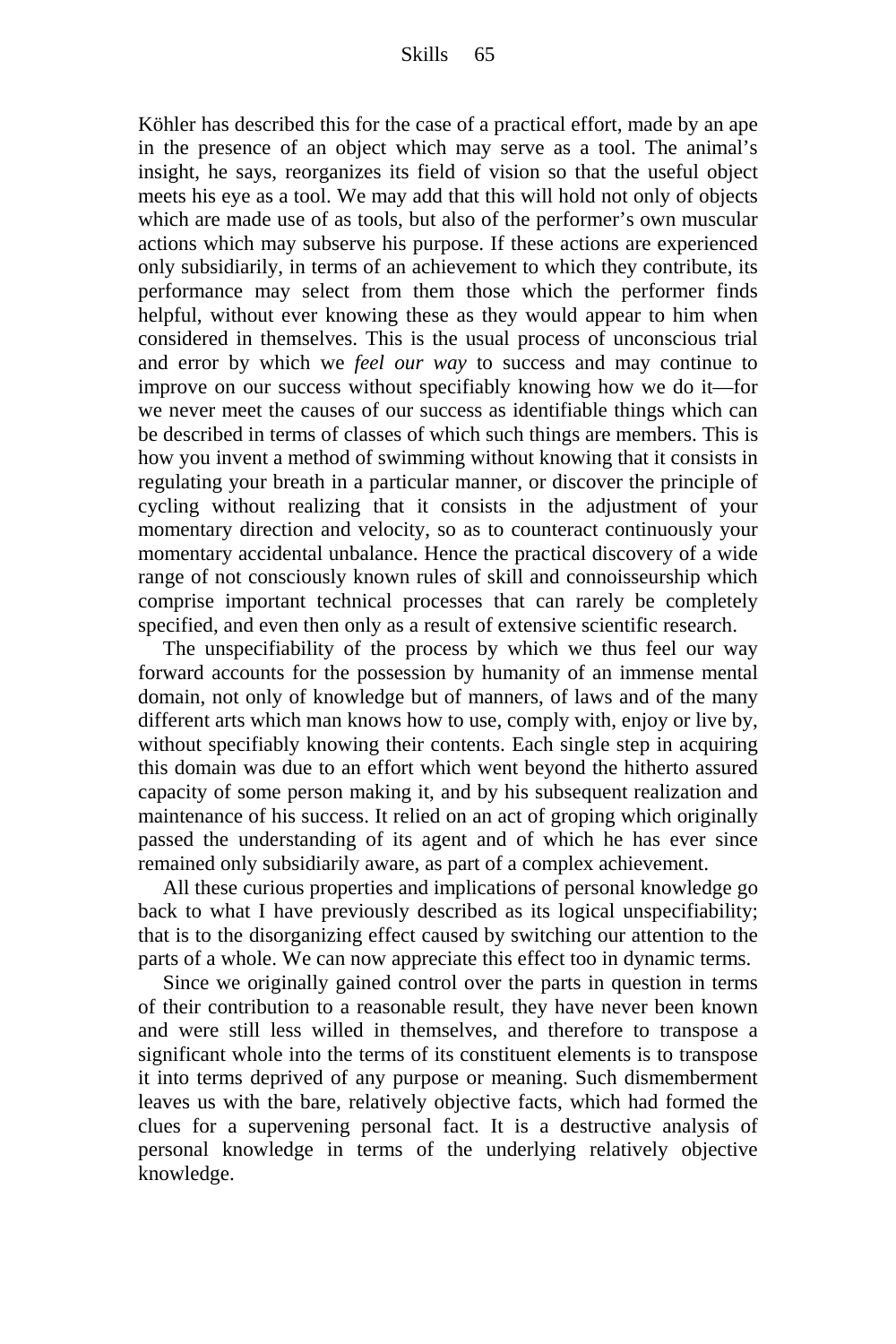I have described the effort which we put into acquiring the art of knowing as the attempt to assimilate certain particulars as extensions of our body, so that by becoming imbued with our subsidiary awareness they may form a coherent focal entity. This is an action, but one that has always an element of *passivity* in it. We can assimilate an object as a tool if we believe it to be actually useful to our purposes and the same holds for the relation of meaning to what is meant and the relation of the parts to a whole. The act of personal knowing can sustain these relations only because the acting person believes that they are apposite: that he has not *made them* but *discovered them*. The effort of knowing is thus guided by a sense of obligation towards the truth: by an effort to submit to reality.

Moreover, since every act of personal knowing appreciates the coherence of certain particulars, it implies also submission to certain standards of coherence. While the athlete or the dancer putting forward their best, act as critics of their own performances, connoisseurs are acknowledged as critics of the goodness of specimens. All personal knowing appraises what it knows by a standard set to itself.

### 10. SUMMARY

Let me sum up my argument so far. I started with the exact sciences, defining them as a mathematical formalism with a bearing on experience. There appeared to be present a personal participation on the part of the scientist in establishing this bearing on experience. This was least noticeable in classical mechanics and I accordingly accepted that chapter of physics as the closest approximation to a completely detached natural science. Its statements could indeed be so formulated as to admit of strict falsification by experience. There followed two sets of examples for a more massive and not conceivably negligible personal participation in the exact sciences. The first of these comprised the knowledge of probabilities in science; and more particularly of the degrees of coincidence involved in assuming that an apparently significant pattern of events had come about as the result of chance. The second set demonstrated the assessment of orderly patterns in the exact sciences and showed that standards of orderliness, though bearing on experience, cannot be conceivably falsified by it. On the contrary, as in the case of statements of probability, they themselves appraise any relevant samples of experience.

Experience can of course offer clues to encourage or disappoint statements of probability or standards of order and this effect is important, but not *much* more important than the factual theme of a novel is for its acceptability. Yet personal knowledge in science is not made but discovered, and as such it claims to establish contact with reality beyond the clues on which it relies. It commits us, passionately and far beyond our comprehension, to a vision of reality. Of this responsibility we cannot divest ourselves by setting up objective criteria of verifiability—or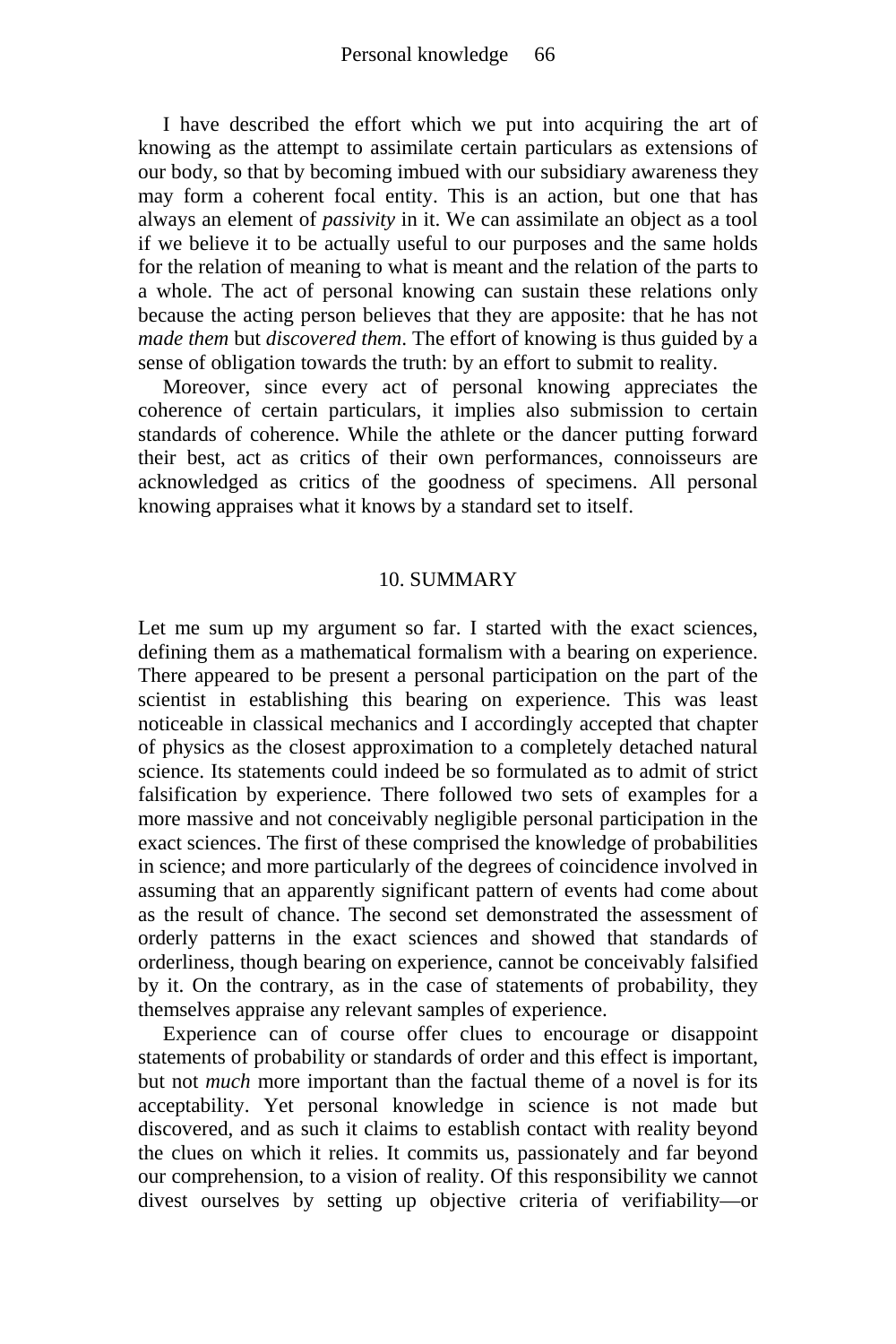falsifiability, or testability, or what you will. For we live in it as in the garment of our own skin. Like love, to which it is akin, this commitment is a 'shirt of flame', blazing with passion and, also like love, consumed by devotion to a universal demand. Such is the true sense of objectivity in science, which I illustrated in my first chapter. I called it the discovery of rationality in nature, a name which was meant to say that the kind of order which the discoverer claims to see in nature goes far beyond his understanding; so that his triumph lies precisely in his foreknowledge of a host of yet hidden implications which his discovery will reveal in later days to other eyes.

My argument was clearly overflowing already at that stage into domains far beyond the exact sciences. In this chapter I have pursued the roots of personal knowledge towards its most primitive forms which lie behind the operations of a scientific formalism. Tearing away the paper screen of graphs, equations and computations, I have tried to lay bare the inarticulate manifestations of intelligence by which we know things in a purely personal manner. I have entered on an analysis of the arts of skilful doing and skilful knowing, the exercise of which guides and accredits the use of scientific formulae, and which ranges far further afield, unassisted by any formalism, in shaping our fundamental notions of most things which make our world.

Here, in the exercise of skill and the practice of connoisseurship, the art of knowing is seen to involve an intentional change of being: the pouring of ourselves into the subsidiary awareness of particulars, which in the performance of skills are instrumental to a skilful achievement, and which in the exercise of connoisseurship function as the elements of the observed comprehensive whole. The skilful performer is seen to be setting standards to himself and judging himself by them; the connoisseur is seen valuing comprehensive entities in terms of a standard set by him for their excellence. The elements of such, a context, the hammer, the probe, the spoken word, all point beyond themselves and are endowed with meaning in this context; and on the other hand a comprehensive context itself, like dance, mathematics, music, possesses intrinsic or existential meaning.

The arts of doing and knowing, the valuation and the understanding of meanings, are thus seen to be only different aspects of the act of extending our person into the subsidiary awareness of particulars which compose a whole. The inherent structure of this fundamental act of personal knowing makes us both necessarily participate in its shaping and acknowledge its results with universal intent. This is the prototype of intellectual commitment.

It is the act of commitment in its full structure that saves personal knowledge from being merely subjective. Intellectual commitment is a responsible decision, in submission to the compelling claims of what in good conscience I conceive to be true. It is an act of hope, striving to fulfil an obligation within a personal situation for which I am not responsible and which therefore determines my calling. This hope and this obligation